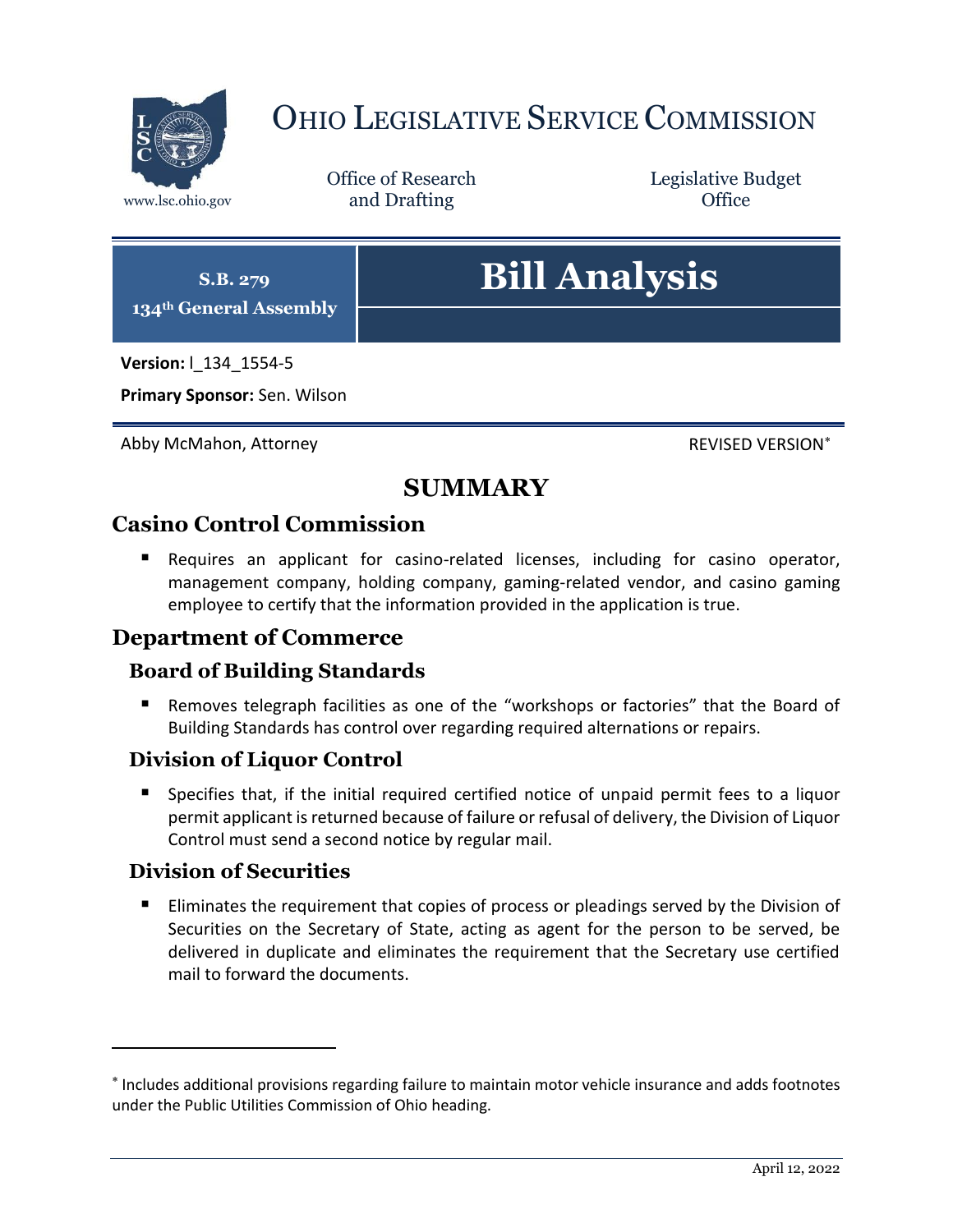Eliminates the requirement that securities sold in violation of the securities law be tendered to the seller either in person or in open court to trigger a refund requirement, instead only requiring a tender without specifying method.

#### **Division of Finance Institutions**

■ Changes, in the list of approved delivery methods, "any other means of communication authorized by the director" to whom the notice is sent to any means authorized by the board of directors acting together.

## **Department of Developmental Disabilities**

 Removes obsolete provisions requiring the Director of Developmental Disabilities to submit a report to the General Assembly with certain data regarding residential facility licenses issued by the Department of Developmental Disabilities.

## **Department of Education**

- Eliminates the following provisions of law that became obsolete on June 30, 2008:
	- Requirement that school districts or school buildings in academic emergency or academic watch, under former law, submit required information to the Department of Education prior to approval of a three-year continuous improvement plan;
	- Requirements for site evaluations conducted for school districts or schools in academic emergency or academic watch.

## **Environmental Protection Agency**

- Authorizes the Director to provide notice of a hearing on the Environmental Protection Agency's website in circumstances where current law requires public notice by newspaper publication.
- Authorizes the Director to deliver documents or notice by any method capable of documenting the intended recipient's receipt of the document or notice rather than requiring a document or public notice be provided by certified mail.

#### **Regulated facilities**

 Specifies that the holder of the first mortgage on a regulated facility may contact the mortgagor to determine if the facility is abandoned by any method capable of documenting the intended recipient's receipt of the document or notice, rather than by mail, telegram, telefax, or similar communication only, as in current law.

## **Department of Insurance**

 Replaces the requirement that individuals seeking access to their personal information held by insurance institutions, agents, and support organizations be allowed to see and copy that information in person or to obtain a copy by mail with a requirement that the individual be able to obtain a copy of the information in a manner agreed upon by the individual and the insurance institution, agent, or support organization.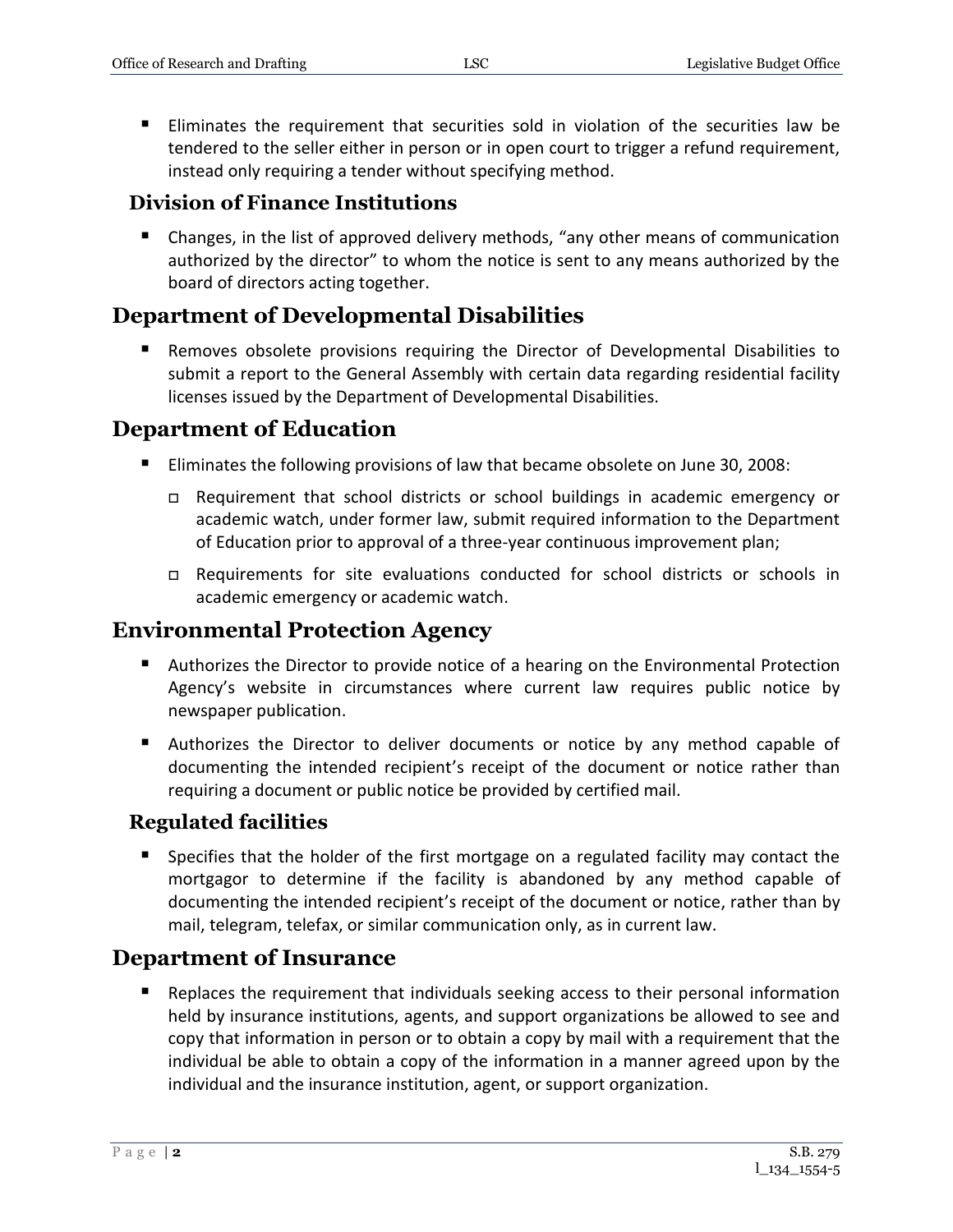## **Department of Job and Family Services**

 Removes references to unemployment compensation warrants drawn by the Director of Job and Family services bearing the Director's facsimile signature (but maintains the authority to have the signatures printed on the warrants).

## **Department of Public Safety**

## **Restricted driver's license: subsequent annual license**

 Eliminates several procedural requirements regarding the submission of a physician's statement accompanying an application for an unrestricted driver's license.

## **Driver training school anatomical gift instruction**

 Allows driver training schools to use specified electronic formats to convey information about anatomical gifts to driver training students, rather than a video cassette tape, CD-ROM, interactive videodisc, or other format.

#### **Failure to maintain motor vehicle insurance**

- Eliminates a requirement that an administrative hearing regarding a person's failure to maintain motor vehicle insurance be held within 30 days after the Registrar receives a request for that hearing.
- Eliminates a reference to the personal delivery of a motor vehicle registration or driver's license if a person is required to surrender the registration or license because of a failure to maintain motor vehicle insurance.

#### **Seizure of license plates after offense**

**Eliminates the requirement that an arresting officer remove the license plates on a vehicle** seized as part of an arrest for: (1) driving under an OVI suspension or (2) wrongful entrustment of a vehicle and, instead, requires the license plates to remain on the vehicle unless ordered by a court.

## **Public Utilities Commission of Ohio**

- **Eliminates items buried or placed below ground or submerged in water for telegraphic** communications as a form of "underground utility facility" for purposes of continuing law regarding the protection of such facilities.
- **E** Removes the requirement that an excavator must provide any fax numbers they may have in the excavator's notification to a protection service prior to an emergency excavation required under continuing law.

## **Department of Taxation**

## **Electronic delivery of tax notices and orders**

 Removes a requirement that taxpayers must consent to electronic delivery before receiving certain tax orders and notices electronically.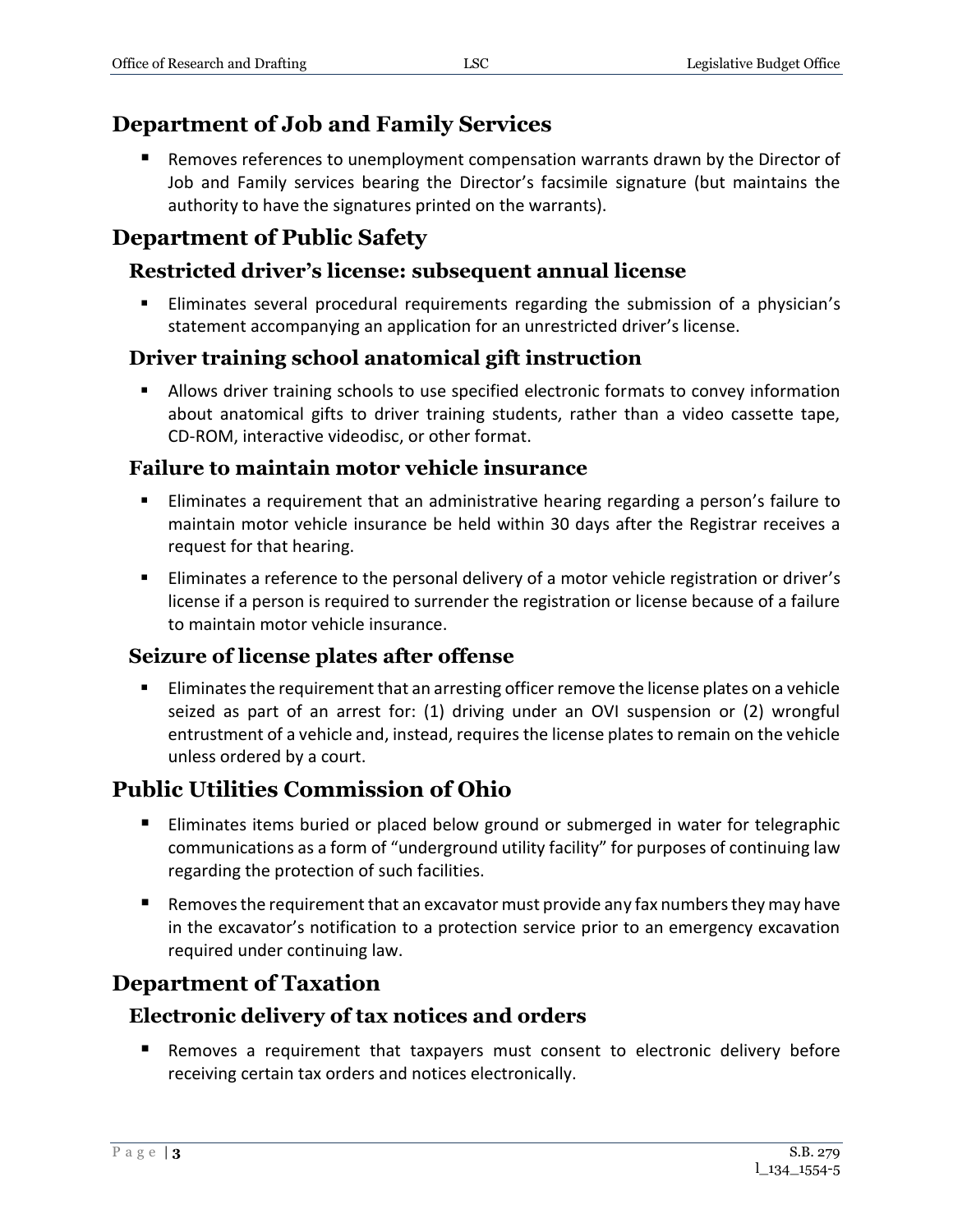## **Public inspection of tax documents**

Removes a requirement that certain tax-related documents be open for public inspection.

## **Department of Transportation**

- Makes advertising for bids for Ohio Department of Transportation (ODOT) contracts in a newspaper of general circulation optional rather than required.
- Requires, rather than authorizes, the ODOT Director to publish notice for bids in other publications as the Director considers advisable.

## **Bureau of Workers' Compensation**

 Specifies that electronic documents have the same evidentiary effect as originals in a workers' compensation-related proceeding.

## **Notice and submission requirements**

- **Makes changes throughout the Revised Code related to:** 
	- Notice requirements related to certain events or services; and
	- □ Electronic submission to receive certain public services.

## **Electronic meetings for public entities**

 Makes changes throughout the Revised Code to permit certain public entities to meet via electronic means.

## **Maintenance of stenographic records**

 Makes changes throughout the Revised Code related to the maintenance of stenographic records.

# **TABLE OF CONTENTS**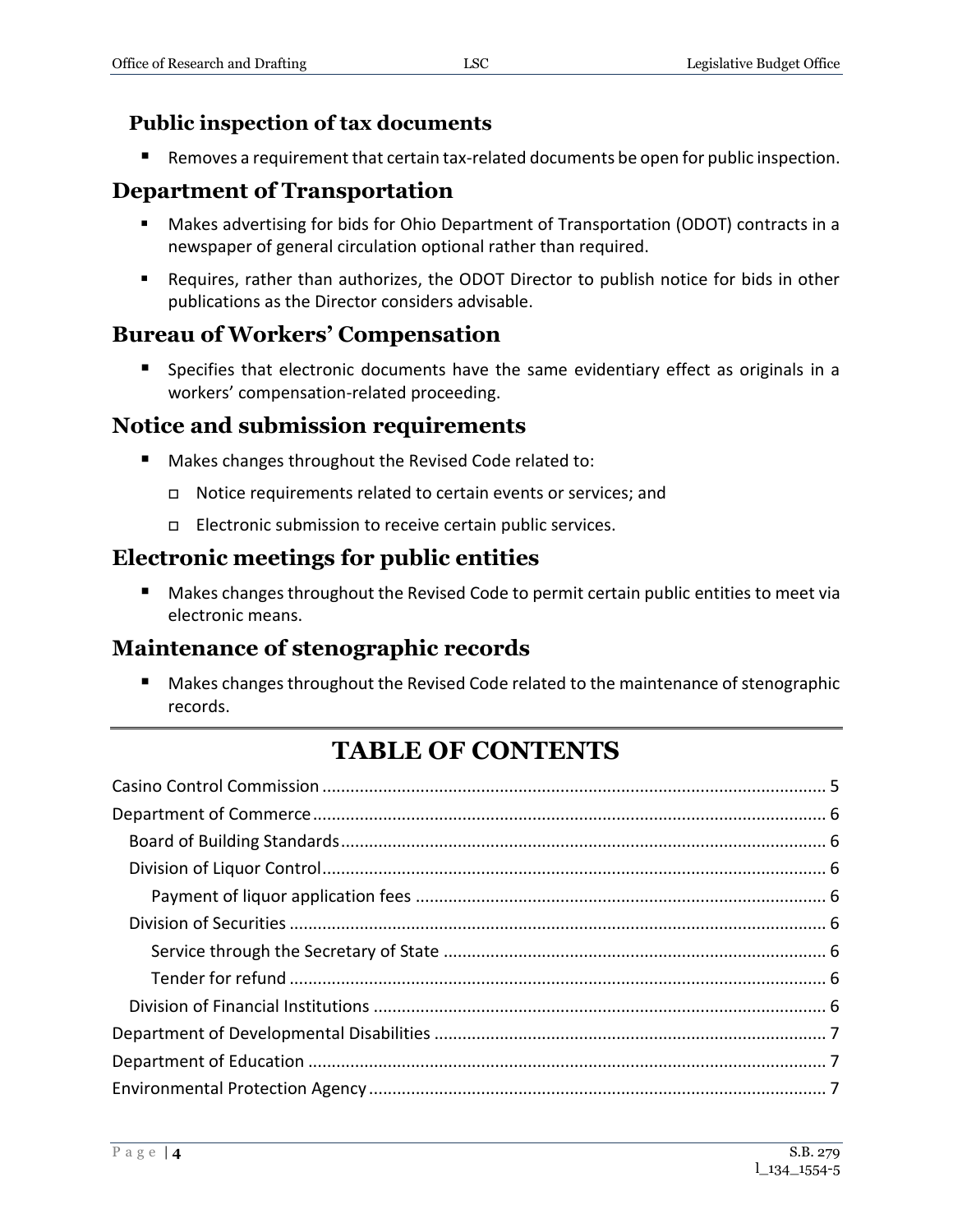[References to stenographic records.............................................................................................](#page-29-0) 30

# **DETAILED ANALYSIS**

# <span id="page-4-0"></span>**Casino Control Commission**

Under current law, casino-related license applications, including those for a casino operator, management company, holding company, gaming-related vendor, and casino gaming employee must be made under oath. The bill removes the requirement that an oath be administered and instead requires that the applications must be certified as true.<sup>1</sup>

<sup>1</sup> R.C. 3772.11, 3772.12, and 3772.131.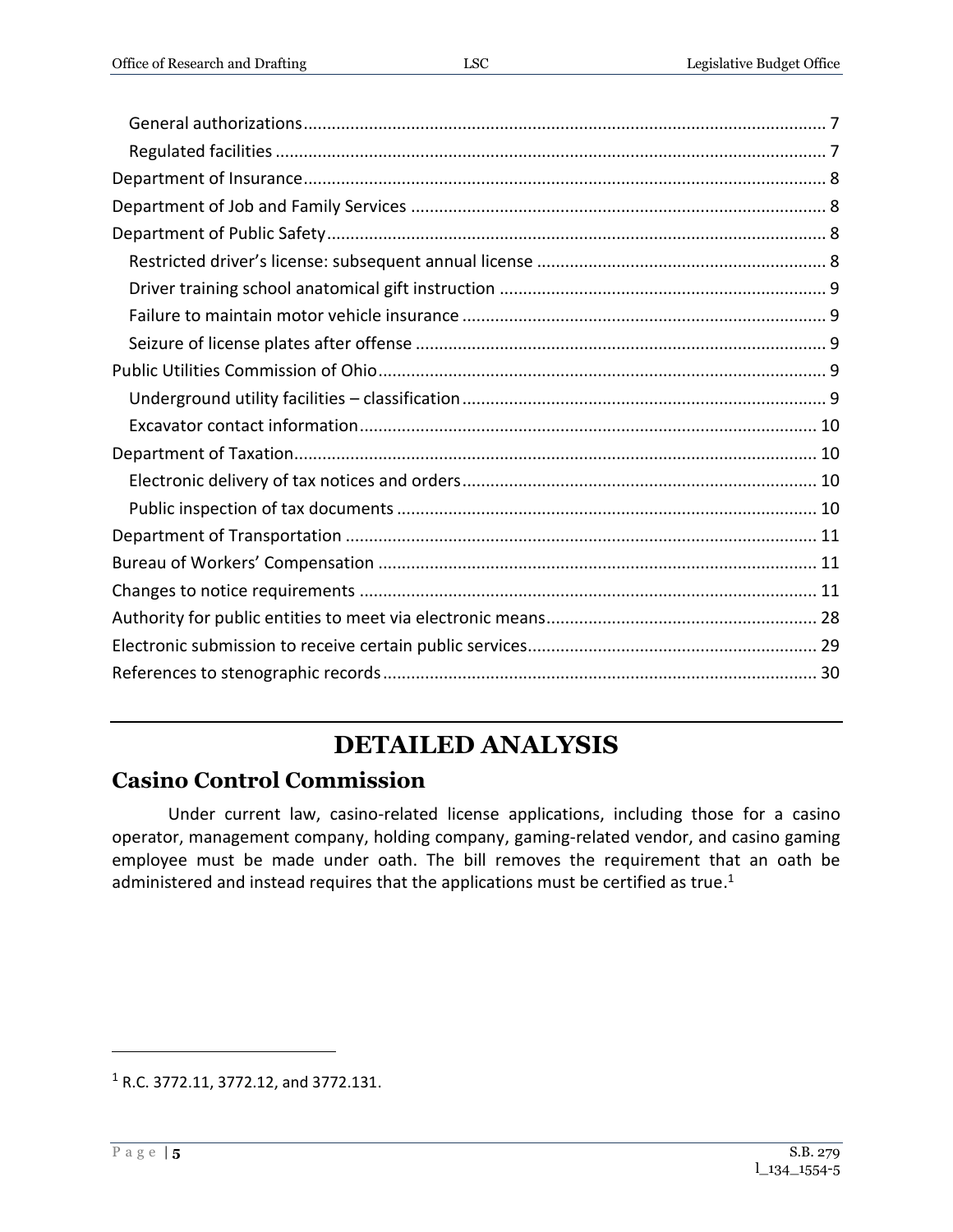## <span id="page-5-0"></span>**Department of Commerce**

## <span id="page-5-1"></span>**Board of Building Standards**

The bill removes telegraph offices as a "workshop or factory" for purposes of Board rules and standards. Under current law, the Board cannot require alterations or repairs to any part of a workshop or factory meeting certain criteria under continuing law.<sup>2</sup>

## <span id="page-5-2"></span>**Division of Liquor Control**

#### **Payment of liquor application fees**

<span id="page-5-3"></span>The bill specifies that, if the initial required certified notice of unpaid permit fees to a liquor permit applicant is returned because of failure or refusal of delivery, the Division of Liquor Control must send a second notice by regular mail. It retains the requirement that the Division cancel the permit application if the permit applicant does not remit the unpaid permit fees to the Division within 30 days of the first notice. $3$ 

#### <span id="page-5-4"></span>**Division of Securities**

#### **Service through the Secretary of State**

<span id="page-5-5"></span>Under continuing law, certain people must appoint the Secretary of State as their agent to receive service of process and pleadings on their behalf. The bill eliminates a requirement that copies of process or pleadings served by the Division of Securities on the Secretary of State, acting as agent for the person to be served, be delivered in duplicate. It also eliminates the requirement that the Secretary of State use certified mail to forward the documents.<sup>4</sup>

#### **Tender for refund**

<span id="page-5-6"></span>Under continuing law, a buyer who is sold securities in violation of the Securities Law may receive a refund by tendering the securities back to the seller. The bill eliminates the requirement that the securities be tendered either in person or in open court to trigger a refund requirement. It instead requires tender without specifying a method.<sup>5</sup>

#### <span id="page-5-7"></span>**Division of Financial Institutions**

Continuing law requires that notice of credit union board of directors meetings must be given to each director. The bill modifies the use of alternative delivery methods by removing the law that allows a director receiving the notice to specify another means of communication, and instead allows alternative methods approved by the board of directors acting together.<sup>6</sup>

 $2$  R.C. 3781.11(A)(6) and (D)(2).

<sup>3</sup> R.C. 4303.24.

<sup>4</sup> R.C. 1707.11.

<sup>5</sup> R.C. 1707.43.

 $6 R.C. 1733.16.$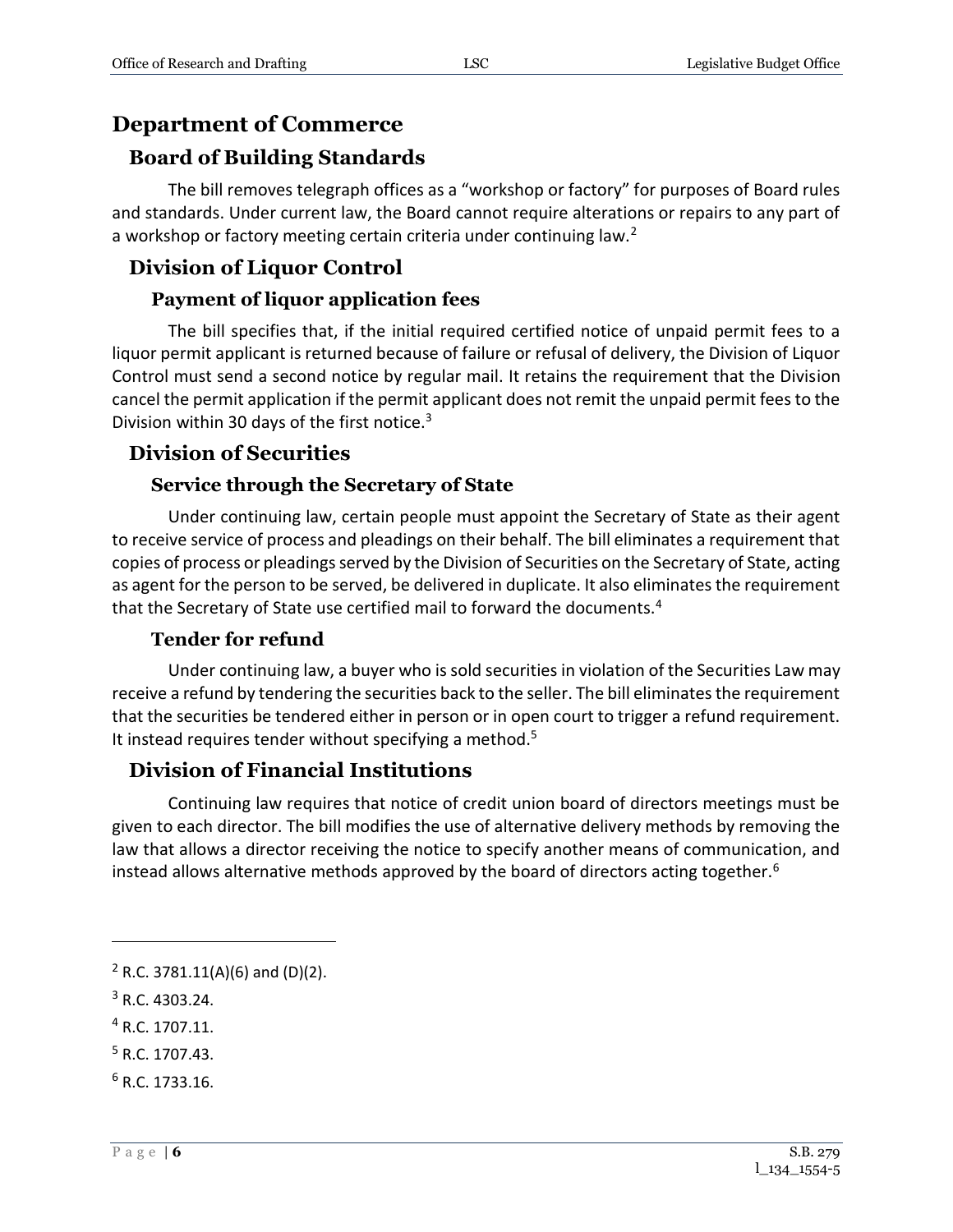## <span id="page-6-0"></span>**Department of Developmental Disabilities**

The bill removes obsolete provisions requiring the Director of Developmental Disabilities to submit a report to the General Assembly after calendar years 2003, 2004, and 2005. The report was to summarize rules regarding residential facility licensure; the number of licenses issued, renewed, or denied; how long those licenses were issued; sanctions imposed on licenses, and any other information the Director deemed important.<sup>7</sup>

## <span id="page-6-1"></span>**Department of Education**

The bill eliminates the obsolete requirement that school districts or school buildings in academic emergency or academic watch submit information to the Department of Education prior to approval of a three-year continuous improvement plan. It also eliminates the obsolete requirements for site evaluations for districts or buildings in academic emergency or academic watch. The requirements expired on June 30, 2008.<sup>8</sup>

## <span id="page-6-2"></span>**Environmental Protection Agency**

#### <span id="page-6-3"></span>**General authorizations**

The bill provides general authorization to the Director of the Ohio Environmental Protection Agency (OEPA) as follows:

- Authorizes the Director to provide public notice of a hearing on the OEPA website in circumstances in which the Director currently must provide notice by newspaper publication;
- **Authorizes the Director to deliver documents or notice by any method capable of** documenting the intended recipient's receipt of the document or notice in circumstances in which the Director currently must provide the document or public notice by certified mail.<sup>9</sup>

It is unclear why, given these broad authorizations, the bill also amends other notice provisions that provide for newspaper publication or certified mail.<sup>10</sup>

#### <span id="page-6-4"></span>**Regulated facilities**

The bill specifies that the holder of the first mortgage on a regulated facility may contact the mortgagor to determine if the facility is abandoned by any method capable of documenting the intended recipient's receipt of the document or notice. Current law requires that the contact be made by mail, telegram, telefax, or similar communication only.<sup>11</sup>

<sup>7</sup> R.C. 5123.195, repealed.

 $8$  R.C. 3302.04(D)(3) and (4).

 $9$  R.C. 3745.019.

<sup>10</sup> See for example, R.C. 3704.03, 3734.02, and 3734.021.

 $11$  R.C. 3752.11.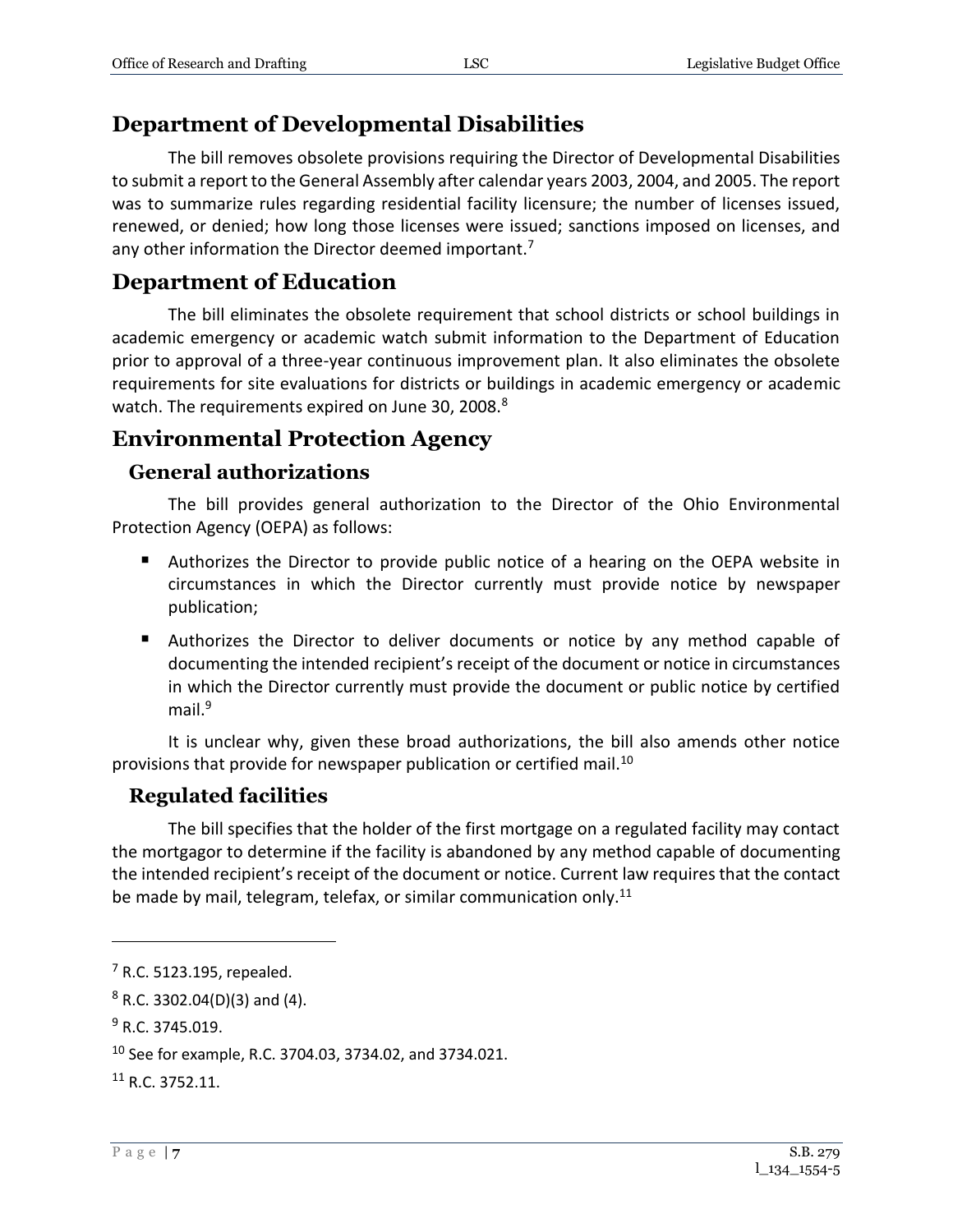## <span id="page-7-0"></span>**Department of Insurance**

Continuing law allows individuals to request access to their personal information held by insurance institutions, agents, and insurance support organizations. Currently, individuals must be allowed to see and copy the information in person or allowed to obtain a copy by mail. The bill changes this requirement, instead mandating that individuals be able to obtain a copy of the information in a manner agreed upon by the individual and the insurance institution, agent, or support organization.<sup>12</sup>

## <span id="page-7-1"></span>**Department of Job and Family Services**

Continuing law specifies that the Treasurer of State must make disbursements from the state Unemployment Compensation Fund and the Auxiliary Services Personnel Unemployment Compensation Fund on warrants drawn by the Director of Job and Family Services. Currently, the warrants may include the facsimile signatures of the Director and the employee responsible for accounting for the funds printed on the warrants. The bill removes the reference to "facsimile" and maintains the authority to have signatures printed on the warrants. Because neither current law or the bill require the Director or employee to directly sign the warrants, it is unclear whether removing "facsimile" has any substantive effect.<sup>13</sup>

## <span id="page-7-2"></span>**Department of Public Safety**

## <span id="page-7-3"></span>**Restricted driver's license: subsequent annual license**

Under current law, a restricted license is issued to a person who has certain medical conditions that inhibit safe driving, but only if the person's conditions are under effective control. The holder of a restricted license may subsequently apply for an unrestricted annual license when the restricted license expires. Obtaining the annual license is contingent upon submission of a licensed physician's statement attesting that the condition is dormant or under medical control (for a period of one year before application). The bill eliminates the following regarding this annual license:

- **The stipulation that the applicant submit the physician's statement to the Registrar of** Motor Vehicles by certified mail;
- A requirement that the holder of such an annual license obtain a physical validation sticker for use in conjunction with the license;
- A requirement that the physician's statement be made in duplicate; and

<sup>12</sup> R.C. 3904.08.

<sup>13</sup> R.C. 4141.09 and 4141.47.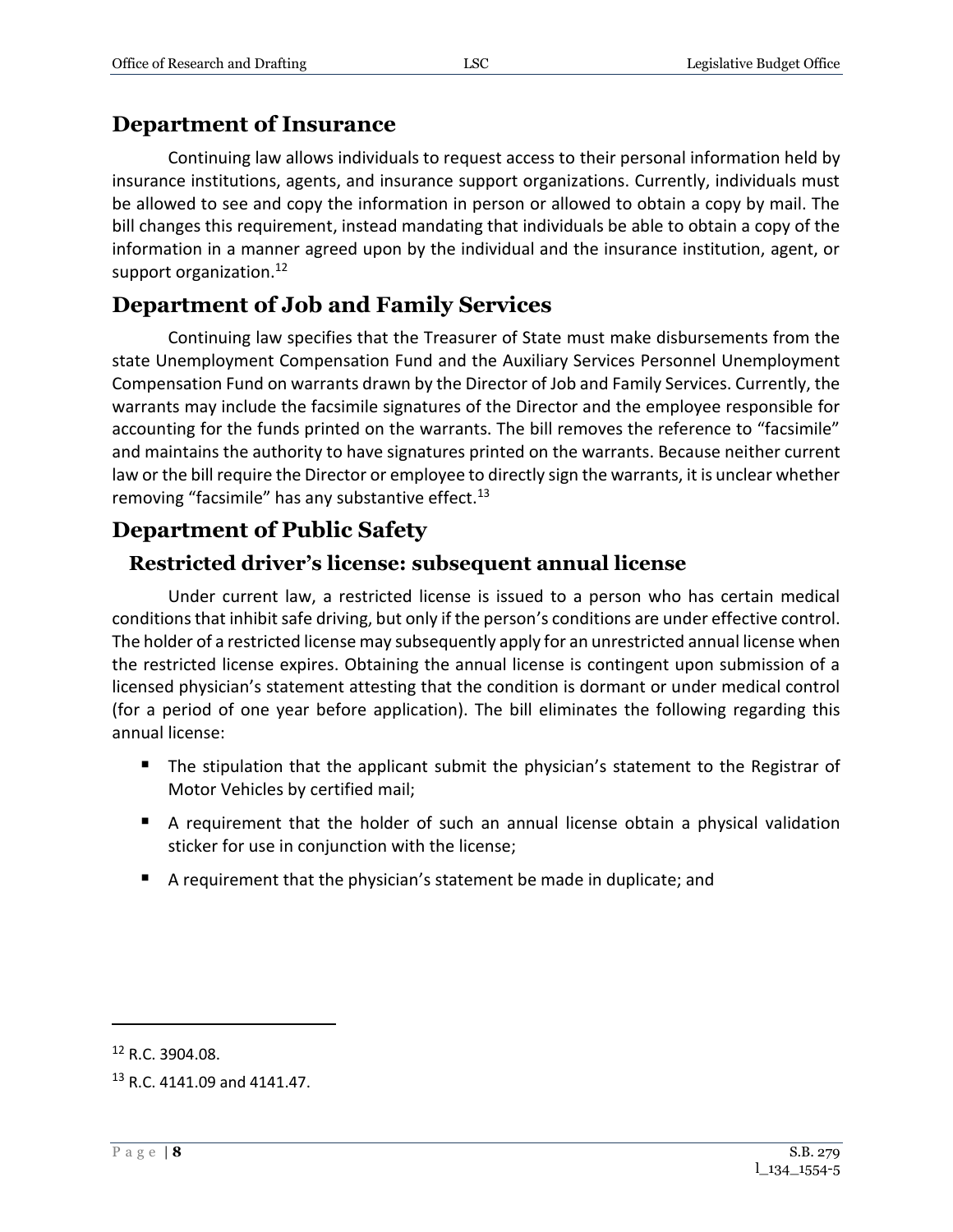A provision allowing an annual license applicant to maintain a physical duplicate copy of the physician's statement authorizing the applicant to operate a motor vehicle for no more than 30 days following the date of submission of the statement.<sup>14</sup>

#### <span id="page-8-0"></span>**Driver training school anatomical gift instruction**

The bill allows driver training schools to use a website, email communication, compact disc media, or other electronic format to provide information about anatomical gifts to driver training students. Current law specifies the schools must use a video cassette tape, CD-ROM, interactive videodisc, or other electronic format.<sup>15</sup>

#### <span id="page-8-1"></span>**Failure to maintain motor vehicle insurance**

The bill eliminates a requirement that an administrative hearing regarding a person's failure to maintain motor vehicle insurance be held within 30 days after the Registrar of Motor Vehicles receives a request for the hearing. The bill also permits the hearing to be held remotely. Under current law retained by the bill, a person adversely affected by an administrative driver's license suspension associated with this offense may request a hearing within ten days of the issuance of the order imposing the suspension.

The bill eliminates a reference to the personal delivery of an impounded or suspended driver's license or registration if a person is required to surrender a license or registration because of a failure to maintain motor vehicle insurance. Thus, under the bill, a person may deliver those items (if impounded or suspended) to the Registrar by any means.<sup>16</sup>

#### <span id="page-8-2"></span>**Seizure of license plates after offense**

The bill eliminates the requirement that an arresting officer remove the license plates on a vehicle seized as part of an arrest for either of the following violations:

- **P** Driving under an OVI suspension; or
- Wrongful entrustment of a vehicle.

Instead, the bill requires the license plates to remain on the vehicle unless otherwise ordered by a court.<sup>17</sup>

## <span id="page-8-3"></span>**Public Utilities Commission of Ohio**

## <span id="page-8-4"></span>**Underground utility facilities – classification**

The bill removes "telegraphic communications" from being classified as an "underground utility facility" for purposes of the law regarding utility protection services. Under current law,

 $\overline{a}$ 

<sup>15</sup> R.C. 4508.021.

<sup>&</sup>lt;sup>14</sup> R.C. 4507.081.

<sup>&</sup>lt;sup>16</sup> R.C. 4509.101.

<sup>17</sup> R.C. 4510.41.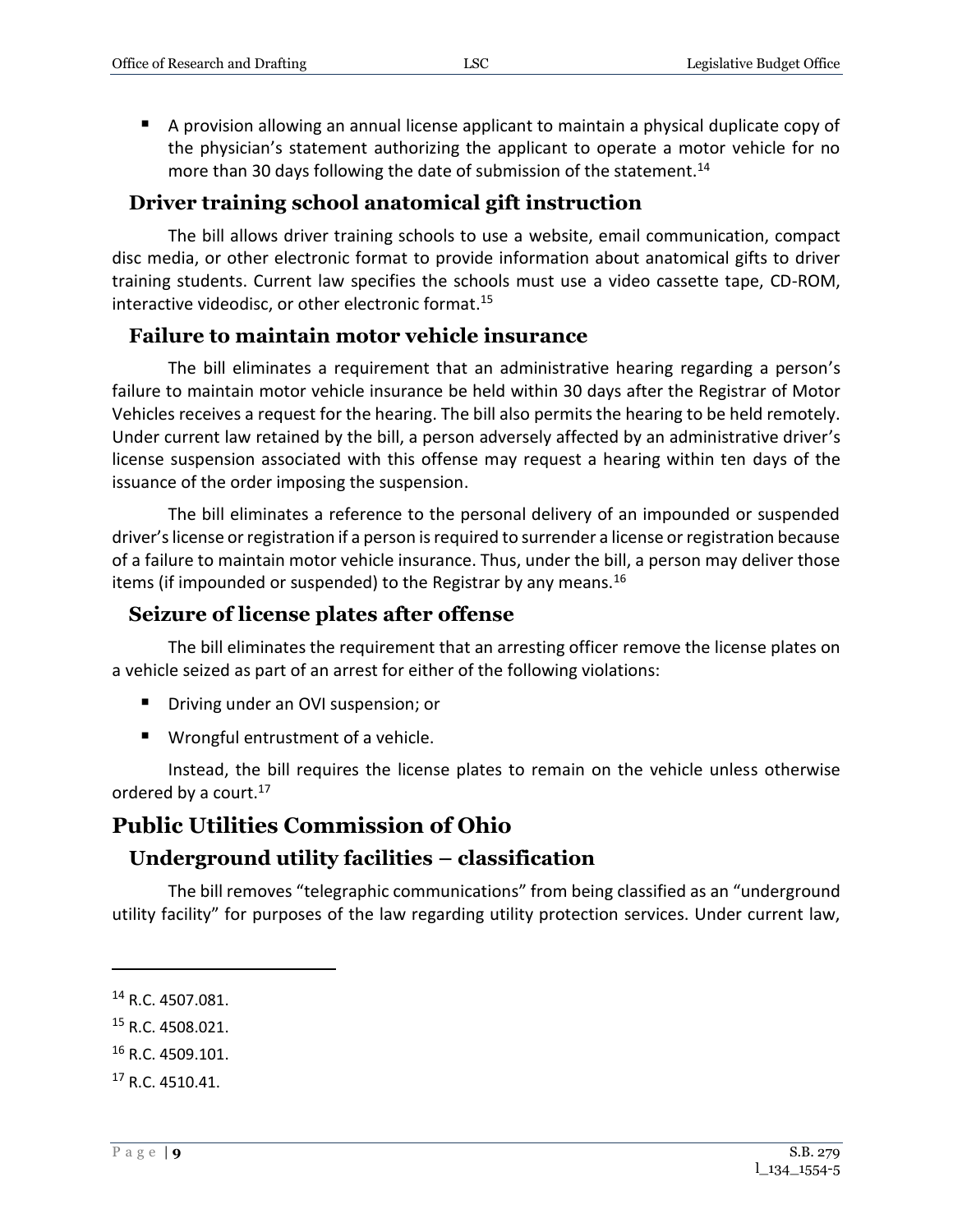any item buried or placed below ground or submerged under water for use in connection with the storage or conveyance of telephonic or telegraphic communications (among other things) is considered an "underground utility facility" subject to continuing law regarding utilities registering the location of, and protecting through marking, these facilities.<sup>18</sup>

#### <span id="page-9-0"></span>**Excavator contact information**

The bill removes the requirement that an excavator, prior to performing an emergency excavation, provide any fax numbers they may have to a protection service. Under current law, notification must be provided to an underground utility protection service prior to commencing an emergency excavation, and it must include the excavator's name, address, email addresses, and telephone and facsimile numbers.<sup>19</sup>

#### <span id="page-9-1"></span>**Department of Taxation**

#### <span id="page-9-2"></span>**Electronic delivery of tax notices and orders**

Current law generally allows the Department of Taxation to serve tax notices or orders electronically, but only with the taxpayer's prior consent. The bill removes this consent requirement. It further adds that electronic notification can be made to a taxpayer's authorized representative, and specifies that the notification can be made by any electronic means, including email and text message.<sup>20</sup>

#### <span id="page-9-3"></span>**Public inspection of tax documents**

The bill removes two requirements that certain tax-related documents be open for public inspection. Instead, the following documents need only to be made available on the Department of Taxation's website:

- Certificates issued to qualified distribution centers (QDCs) under the commercial activity tax (CAT). Under continuing law, suppliers that ship goods to a QDC can exclude a portion of their receipts from the CAT. Current law requires the Department of Taxation to "publish" QDC certificates, but does not specifically require online publication. The bill specifies that these certificates must be available online for at least four years from the date they were issued.<sup>21</sup>
- A list of motor fuel suppliers who are subject to the state's petroleum activity tax. This list is already authorized, but not required, to be published on the Department of Taxation's website.<sup>22</sup>

<sup>18</sup> R.C. 3781.25(B) and 3781.29(C)(1).

 $19$  R.C. 3781.29(E)(1)(b).

<sup>20</sup> R.C. 5703.37.

<sup>21</sup> R.C. 5751.40.

<sup>22</sup> R.C. 5736.041.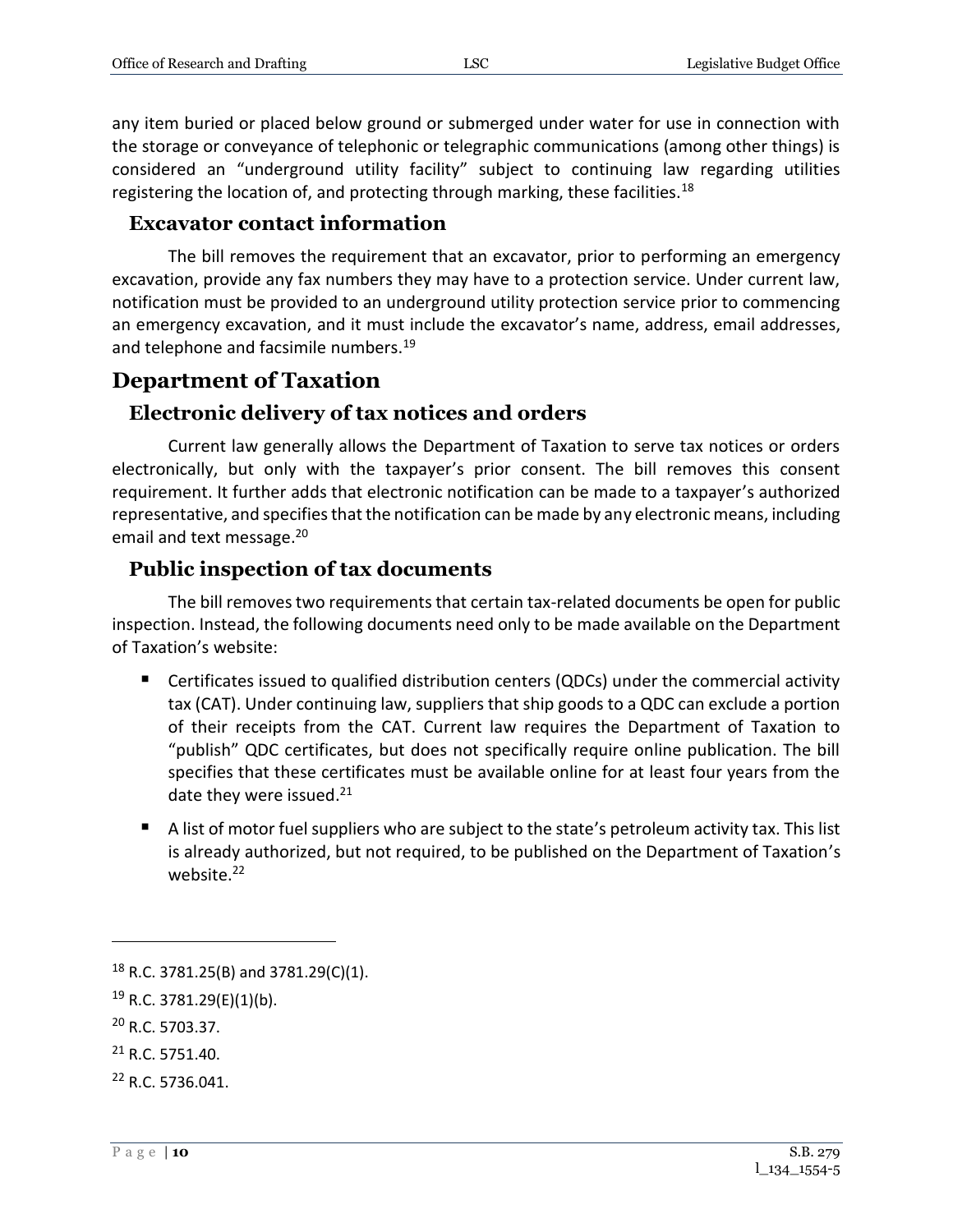#### <span id="page-10-0"></span>**Department of Transportation**

The bill makes advertising for bids for Ohio Department of Transportation (ODOT) contracts in a newspaper of general circulation optional and requires the ODOT Director to publish notice for bids in other publications, as the Director considers advisable. Current law specifies the opposite  $-$  it requires newspaper publication and makes other publications optional.<sup>23</sup>

## <span id="page-10-1"></span>**Bureau of Workers' Compensation**

The bill specifies that electronically stored records have the same evidentiary effect as originals in a workers' compensation proceeding before the Industrial Commission, a Commission hearing officer, or a court. Under continuing law, records preserved using photographs, microphotographs, microfilm, films, or other direct forms of retention media also have the evidentiary effect of originals in the same proceedings.<sup>24</sup>

#### <span id="page-10-2"></span>**Changes to notice requirements**

The bill also modifies the type of communication media through which public entities or others may make required notice of events or services. The table below describes the type of notice and the change made to the permitted form of communication. The table indicates these changes as follows:

<sup>23</sup> R.C. 5525.01.

<sup>&</sup>lt;sup>24</sup> R.C. 4123.52.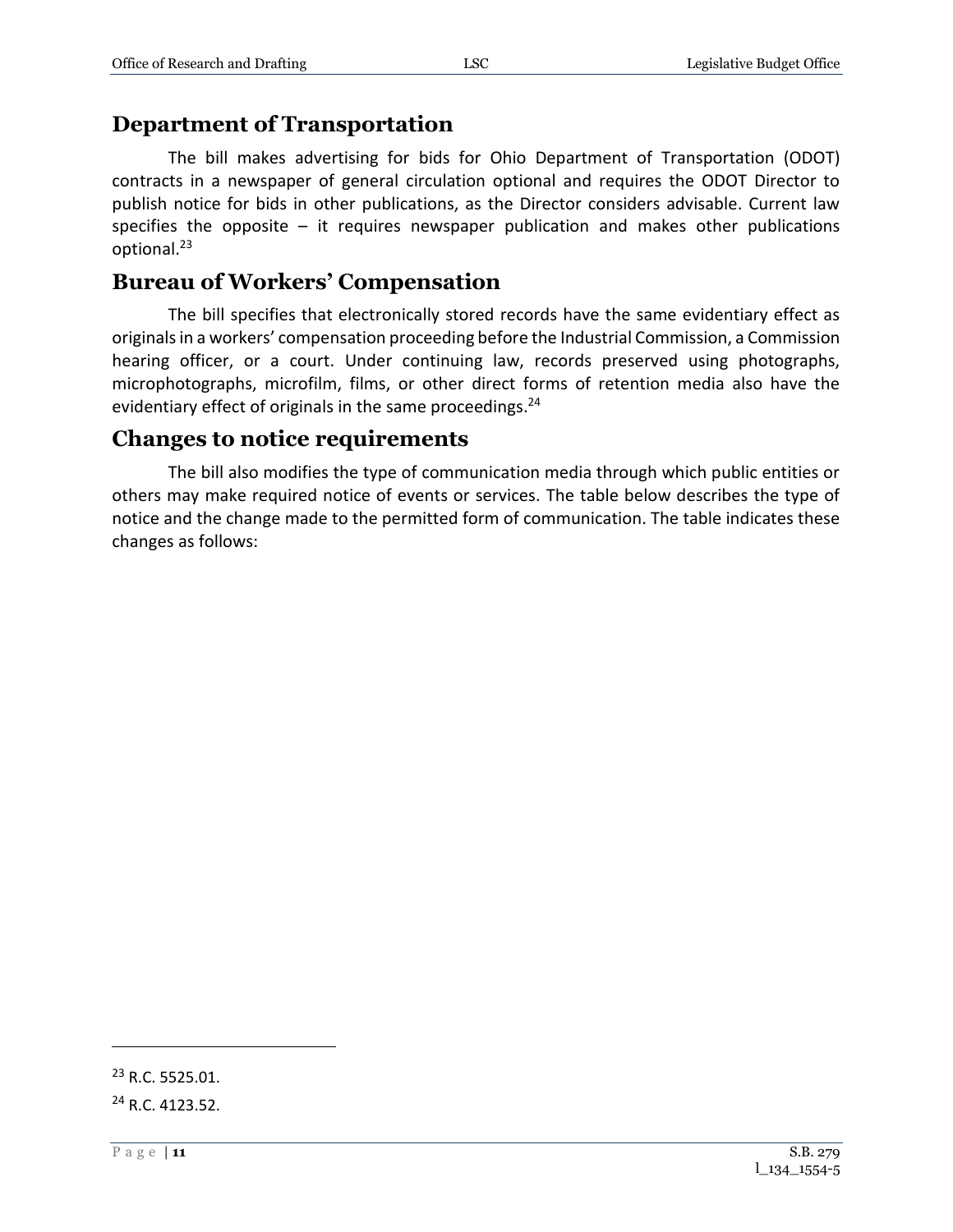| <b>Table 1: Notification changes</b><br>A=Added by bill as new form of communications; C=Current law unchanged by the bill; R=Removed by bill |             |                                  |                      |     |                  |                  |                  |              |               |  |  |
|-----------------------------------------------------------------------------------------------------------------------------------------------|-------------|----------------------------------|----------------------|-----|------------------|------------------|------------------|--------------|---------------|--|--|
| <b>Type of notice</b>                                                                                                                         | <b>Mail</b> | Commercial/<br>common<br>carrier | Email/<br>electronic | Fax | <b>Newspaper</b> | <b>Telephone</b> | <b>Telegraph</b> | In-person    | R.C. citation |  |  |
| <b>Controlling Board</b>                                                                                                                      |             |                                  |                      |     |                  |                  |                  |              |               |  |  |
| Notice to General<br>Assembly members<br>regarding changes to<br>capital appropriations                                                       | $\mathbf c$ |                                  | A                    |     |                  |                  |                  |              | 127.15        |  |  |
| <b>Ohio Casino Control Commission</b>                                                                                                         |             |                                  |                      |     |                  |                  |                  |              |               |  |  |
| Notices of intent to<br>include a person on an<br>exclusion list                                                                              | C           | A                                |                      |     |                  |                  |                  | $\mathsf{C}$ | 3772.031      |  |  |
| Notices of including a<br>person on an exclusion<br>list via emergency<br>order                                                               | C           | A                                | $\mathbf{A}$         |     |                  |                  |                  |              | 3772.04       |  |  |
| Notice of termination of<br>employment of a "key<br>employee"                                                                                 | C           | A                                | A                    |     |                  |                  |                  | A            | 3772.13       |  |  |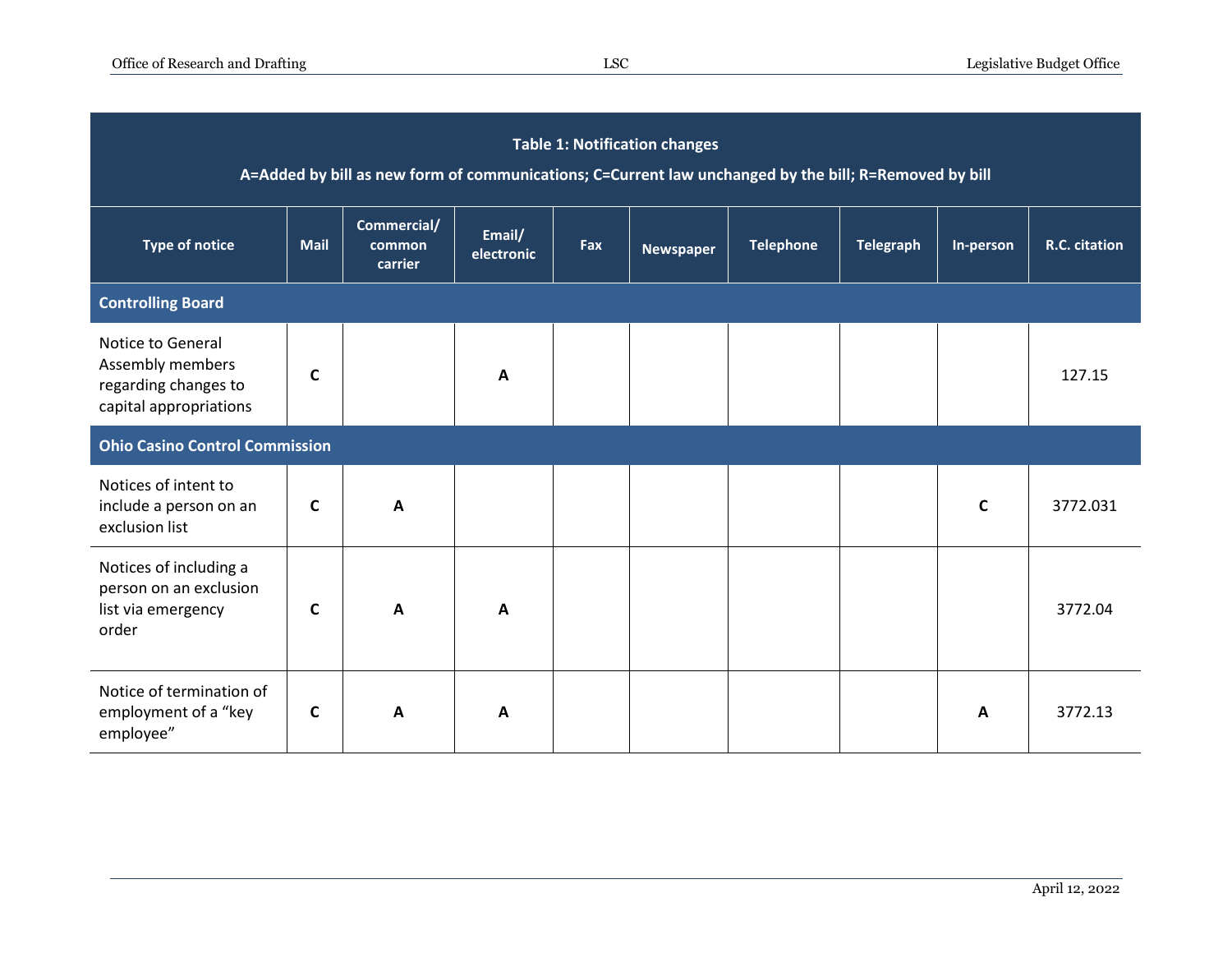| <b>Table 1: Notification changes</b><br>A=Added by bill as new form of communications; C=Current law unchanged by the bill; R=Removed by bill |             |                                  |                      |     |                  |                  |                  |           |               |  |
|-----------------------------------------------------------------------------------------------------------------------------------------------|-------------|----------------------------------|----------------------|-----|------------------|------------------|------------------|-----------|---------------|--|
| <b>Type of notice</b>                                                                                                                         | <b>Mail</b> | Commercial/<br>common<br>carrier | Email/<br>electronic | Fax | <b>Newspaper</b> | <b>Telephone</b> | <b>Telegraph</b> | In-person | R.C. citation |  |
| Department of Commerce - Division of Liquor Control                                                                                           |             |                                  |                      |     |                  |                  |                  |           |               |  |
| Notice of entering into an<br>agency store contract or<br>relocation of a store <sup>25</sup>                                                 | R           |                                  |                      |     |                  |                  |                  | R         | 4301.17       |  |
| Notice of distribution of<br>liquor permit fees                                                                                               | C           |                                  | A                    |     |                  |                  |                  |           | 4301.30       |  |
| Department of Commerce - Division of Securities                                                                                               |             |                                  |                      |     |                  |                  |                  |           |               |  |
| Notice of hearing to<br>revoke approval of<br>securities exchange or<br>system                                                                | R           |                                  | A                    |     |                  |                  |                  |           | 1707.02       |  |
| Notice of hearing to<br>suspend the exemption<br>of a security                                                                                | R           |                                  | A                    |     |                  |                  |                  |           | 1707.02       |  |

<sup>&</sup>lt;sup>25</sup> The bill eliminates the reference to mailed notice in R.C. 4301.17, but it does not specify the means by which notice must be given.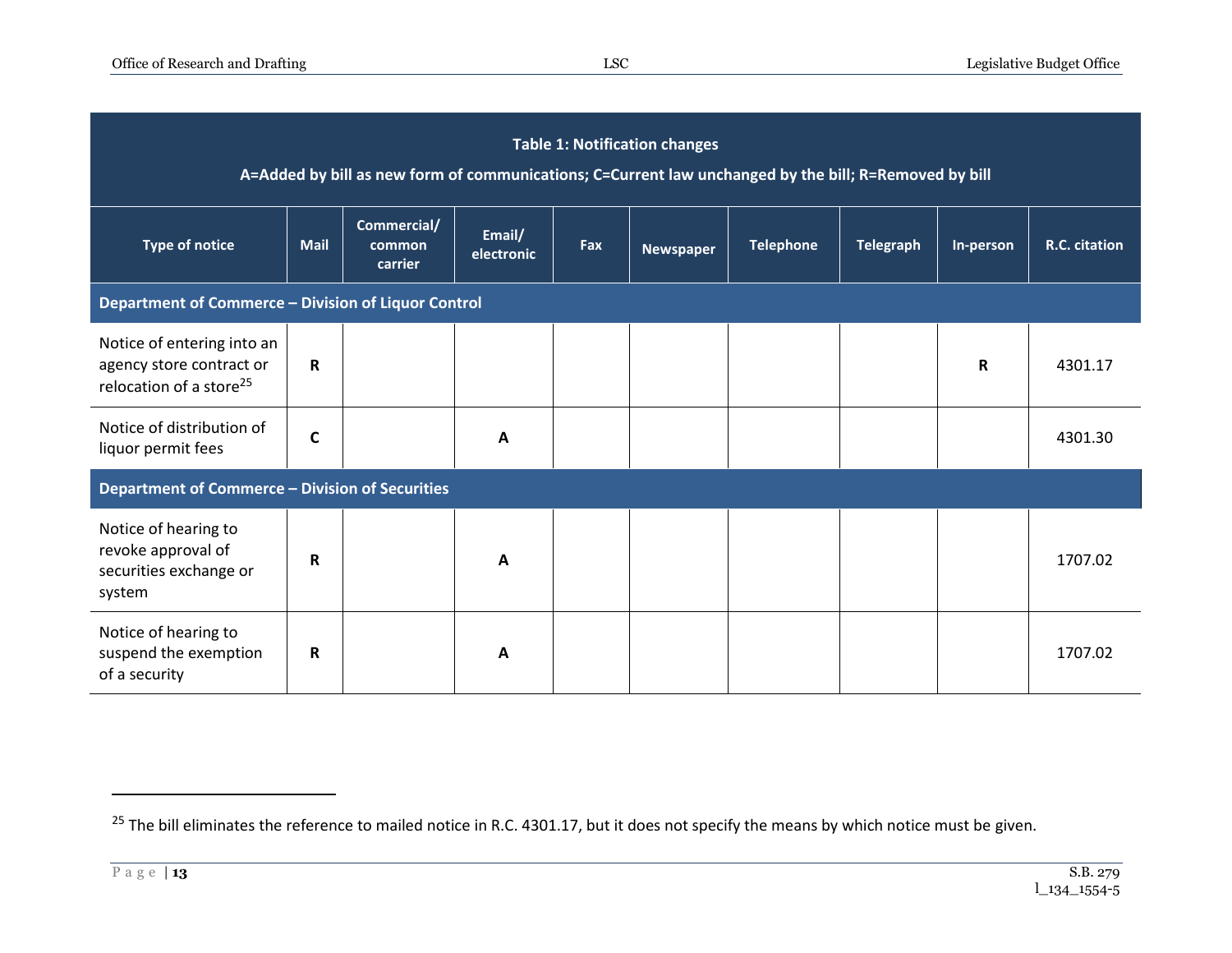| <b>Table 1: Notification changes</b><br>A=Added by bill as new form of communications; C=Current law unchanged by the bill; R=Removed by bill                     |              |                                  |                      |     |                  |                  |                  |              |               |  |
|-------------------------------------------------------------------------------------------------------------------------------------------------------------------|--------------|----------------------------------|----------------------|-----|------------------|------------------|------------------|--------------|---------------|--|
| <b>Type of notice</b>                                                                                                                                             | <b>Mail</b>  | Commercial/<br>common<br>carrier | Email/<br>electronic | Fax | <b>Newspaper</b> | <b>Telephone</b> | <b>Telegraph</b> | In-person    | R.C. citation |  |
| Notice of hearing to<br>determine fairness of<br>issuance and exchange of<br>securities through plan of<br>reorganization,<br>recapitalization, or<br>refinancing | $\mathbf{A}$ |                                  | $\mathbf{A}$         |     |                  |                  |                  | $\mathsf{C}$ | 1707.04       |  |
| Notice of process served<br>upon Secretary of State<br>as presumed agent for<br>person making or<br>opposing control bid                                          | R            |                                  |                      |     |                  |                  | $\mathsf R$      |              | 1707.042      |  |
| Notice to Division of<br>registration by<br>coordination                                                                                                          |              |                                  |                      |     |                  | $\mathbf c$      | $\mathbf R$      |              | 1707.091      |  |
| Notice by Division of stop<br>order in response to<br>failed registration by<br>coordination                                                                      | $\mathbf c$  |                                  |                      |     |                  | C                | R                |              | 1707.091      |  |
| Notice by Division to<br>issuer as to whether all<br>conditions for                                                                                               |              |                                  |                      |     |                  | $\mathbf c$      | $\mathsf R$      |              | 1707.091      |  |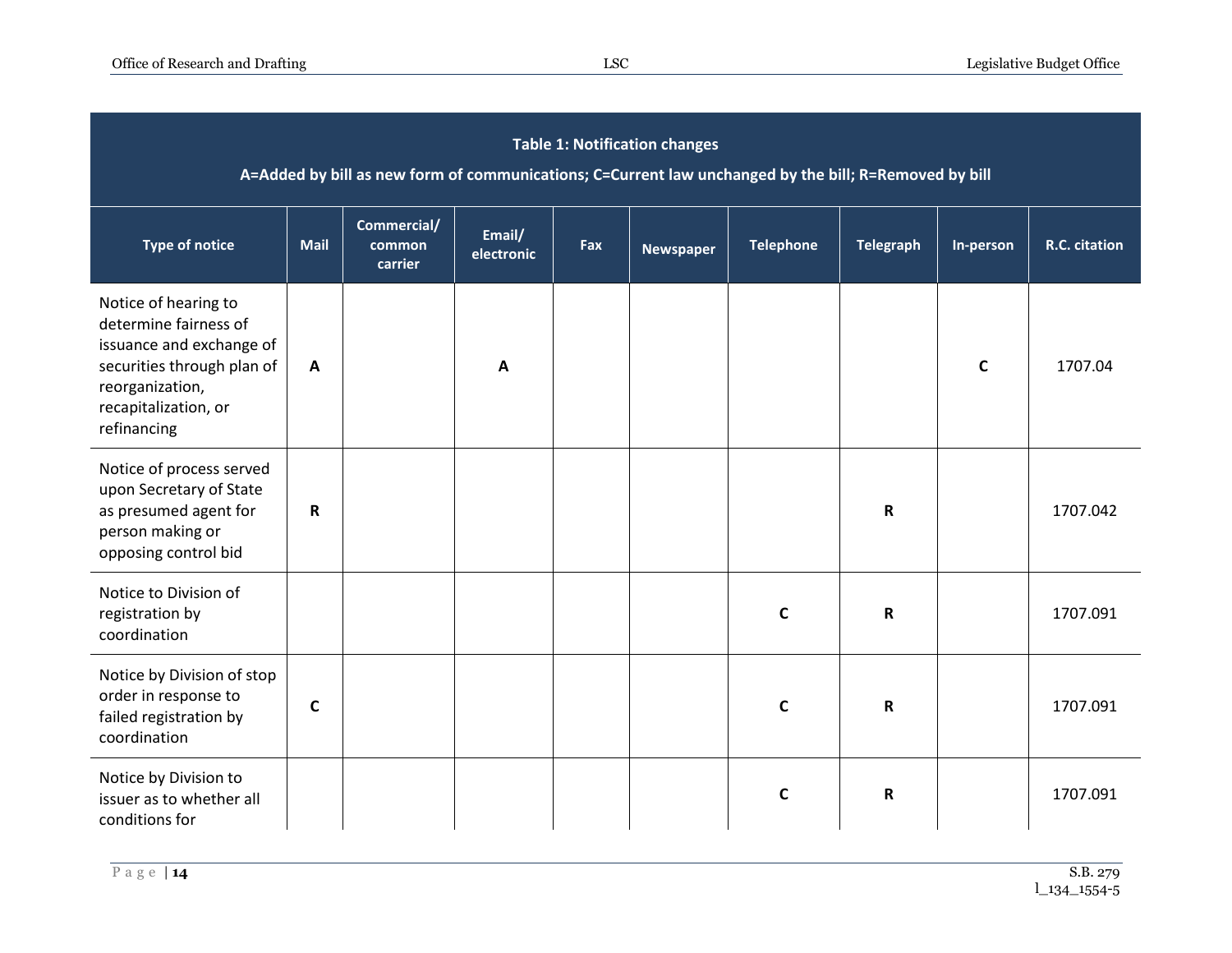| <b>Table 1: Notification changes</b><br>A=Added by bill as new form of communications; C=Current law unchanged by the bill; R=Removed by bill                                                   |                                                                           |                                  |                      |     |                  |                  |                  |           |               |  |  |
|-------------------------------------------------------------------------------------------------------------------------------------------------------------------------------------------------|---------------------------------------------------------------------------|----------------------------------|----------------------|-----|------------------|------------------|------------------|-----------|---------------|--|--|
| <b>Type of notice</b>                                                                                                                                                                           | <b>Mail</b>                                                               | Commercial/<br>common<br>carrier | Email/<br>electronic | Fax | <b>Newspaper</b> | <b>Telephone</b> | <b>Telegraph</b> | In-person | R.C. citation |  |  |
| registration by<br>coordination are met                                                                                                                                                         |                                                                           |                                  |                      |     |                  |                  |                  |           |               |  |  |
| Department of Commerce - Division of Financial Institutions                                                                                                                                     |                                                                           |                                  |                      |     |                  |                  |                  |           |               |  |  |
| Credit unions notice to<br>directors of board<br>meetings                                                                                                                                       |                                                                           |                                  |                      |     |                  |                  | R                |           | 1733.16       |  |  |
|                                                                                                                                                                                                 | Department of Commerce - Division of Real Estate & Professional Licensing |                                  |                      |     |                  |                  |                  |           |               |  |  |
| Notice of license renewal                                                                                                                                                                       | R                                                                         |                                  | $\mathbf{A}$         |     |                  |                  |                  |           | 4735.14       |  |  |
| Requirement to send<br>license of each real estate<br>salesperson to the real<br>estate broker associated<br>with salesperson                                                                   | R                                                                         |                                  | A                    |     |                  |                  |                  |           | 4735.13       |  |  |
| Requirement that real<br>estate broker return<br>license to Division of Real<br><b>Estate and Professional</b><br>Licensing when real estate<br>salesperson no longer<br>associated with broker | R                                                                         |                                  | A                    |     |                  |                  |                  |           | 4735.13       |  |  |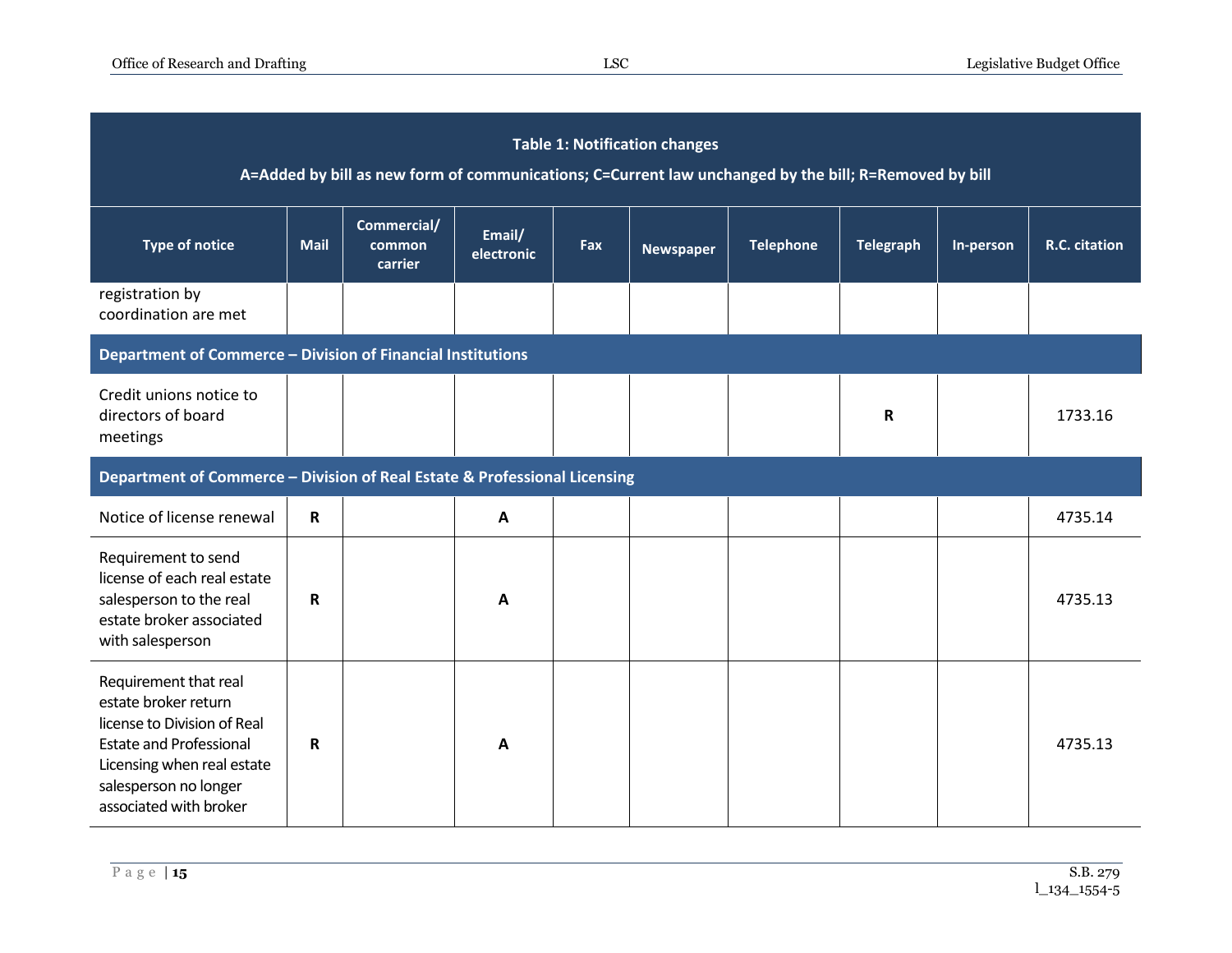| <b>Table 1: Notification changes</b><br>A=Added by bill as new form of communications; C=Current law unchanged by the bill; R=Removed by bill                                                                                                     |             |                                  |                      |     |                  |                  |                  |              |               |  |
|---------------------------------------------------------------------------------------------------------------------------------------------------------------------------------------------------------------------------------------------------|-------------|----------------------------------|----------------------|-----|------------------|------------------|------------------|--------------|---------------|--|
| <b>Type of notice</b>                                                                                                                                                                                                                             | <b>Mail</b> | Commercial/<br>common<br>carrier | Email/<br>electronic | Fax | <b>Newspaper</b> | <b>Telephone</b> | <b>Telegraph</b> | In-person    | R.C. citation |  |
| <b>Department of Education</b>                                                                                                                                                                                                                    |             |                                  |                      |     |                  |                  |                  |              |               |  |
| <b>State Board of Education</b><br>- Record and attestation<br>of meetings                                                                                                                                                                        |             |                                  | A                    |     |                  |                  |                  | $\mathsf{C}$ | 3301.05       |  |
| Department of Education<br>- Report regarding the<br>implementation and<br>effectiveness of the<br>program under which<br>higher-poverty public<br>schools must offer<br>breakfast to all enrolled<br>students before or during<br>the school day |             |                                  | $\mathbf{A}$         |     |                  |                  |                  |              | 3313.818      |  |
| School districts not<br>subject to Civil Service<br>Law - Termination of<br>nonteaching employee<br>contracts <sup>26</sup>                                                                                                                       | C           |                                  | A                    |     |                  |                  |                  |              | 3319.081      |  |

<sup>&</sup>lt;sup>26</sup> Current law requires that employees whose contracts are terminated be served by certified mail; the bill adds additional mailing options.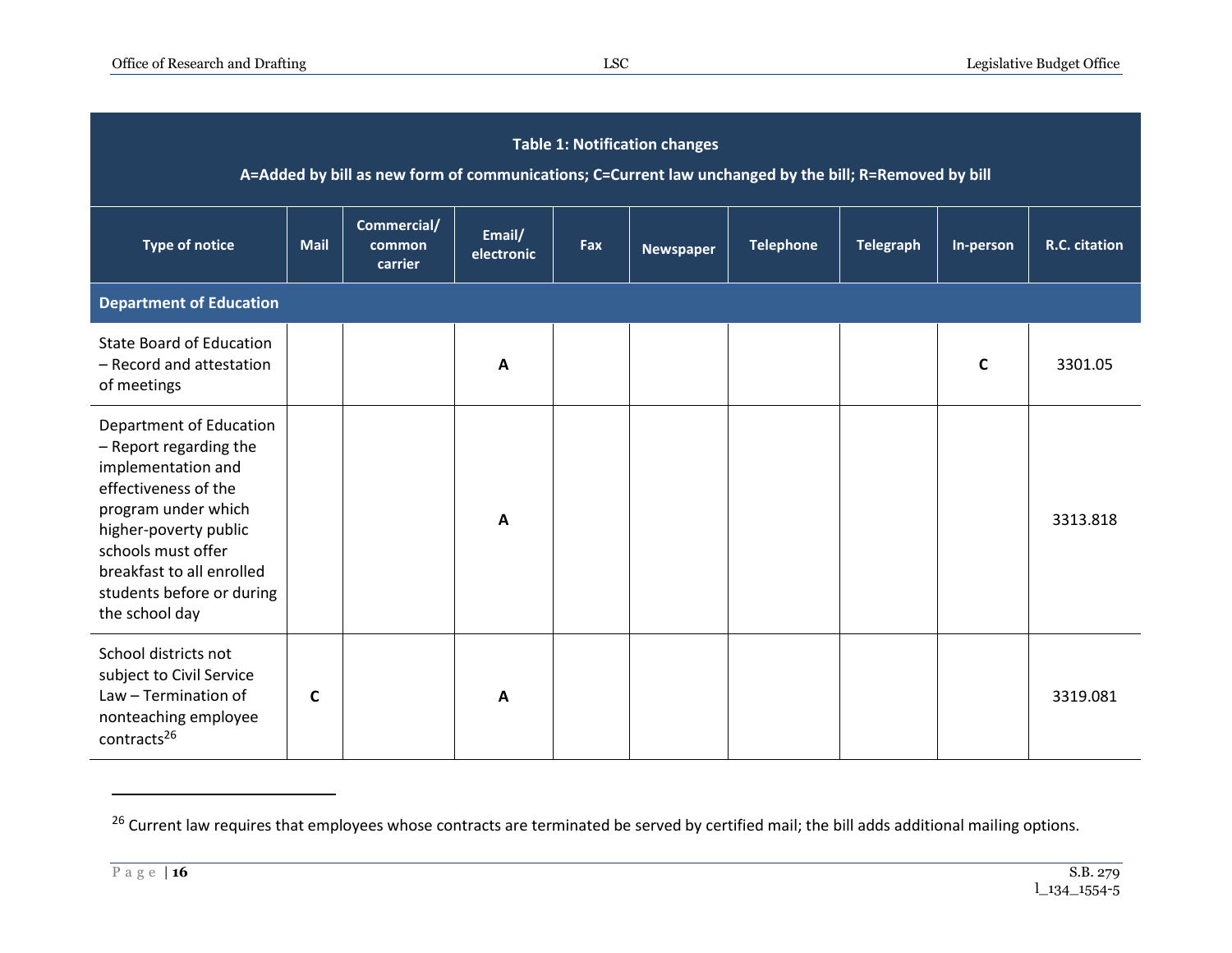| <b>Table 1: Notification changes</b><br>A=Added by bill as new form of communications; C=Current law unchanged by the bill; R=Removed by bill |              |                                  |                      |            |                  |                  |                  |              |               |  |
|-----------------------------------------------------------------------------------------------------------------------------------------------|--------------|----------------------------------|----------------------|------------|------------------|------------------|------------------|--------------|---------------|--|
| <b>Type of notice</b>                                                                                                                         | <b>Mail</b>  | Commercial/<br>common<br>carrier | Email/<br>electronic | <b>Fax</b> | <b>Newspaper</b> | <b>Telephone</b> | <b>Telegraph</b> | In-person    | R.C. citation |  |
| School district boards of<br>education - Notices of<br>nonrenewal of teachers'<br>contracts <sup>27</sup>                                     | C            |                                  | $\mathbf{A}$         |            |                  |                  |                  | $\mathsf{C}$ | 3319.11       |  |
| Superintendent of Public<br>Instruction - Notices of<br>failure to submit<br>fingerprints as a<br>requirement of licensure                    | $\mathbf{C}$ |                                  | $\mathbf{A}$         |            |                  |                  |                  |              | 3319.291      |  |
| <b>State Board of Education</b><br>or Superintendent of<br>Public Instruction -<br>Issuance of subpoenas in<br>investigations or hearings     | C            |                                  | $\mathbf{A}$         |            |                  |                  |                  | $\mathsf{C}$ | 3319.311      |  |

<sup>&</sup>lt;sup>27</sup> Current law requires that notices of nonrenewal be sent to teachers via certified mail; the bill adds additional mailing options. The bill also adds new forms of mailing options for a teacher to notify a district board of the teacher's desire for a hearing regarding nonrenewal of contract.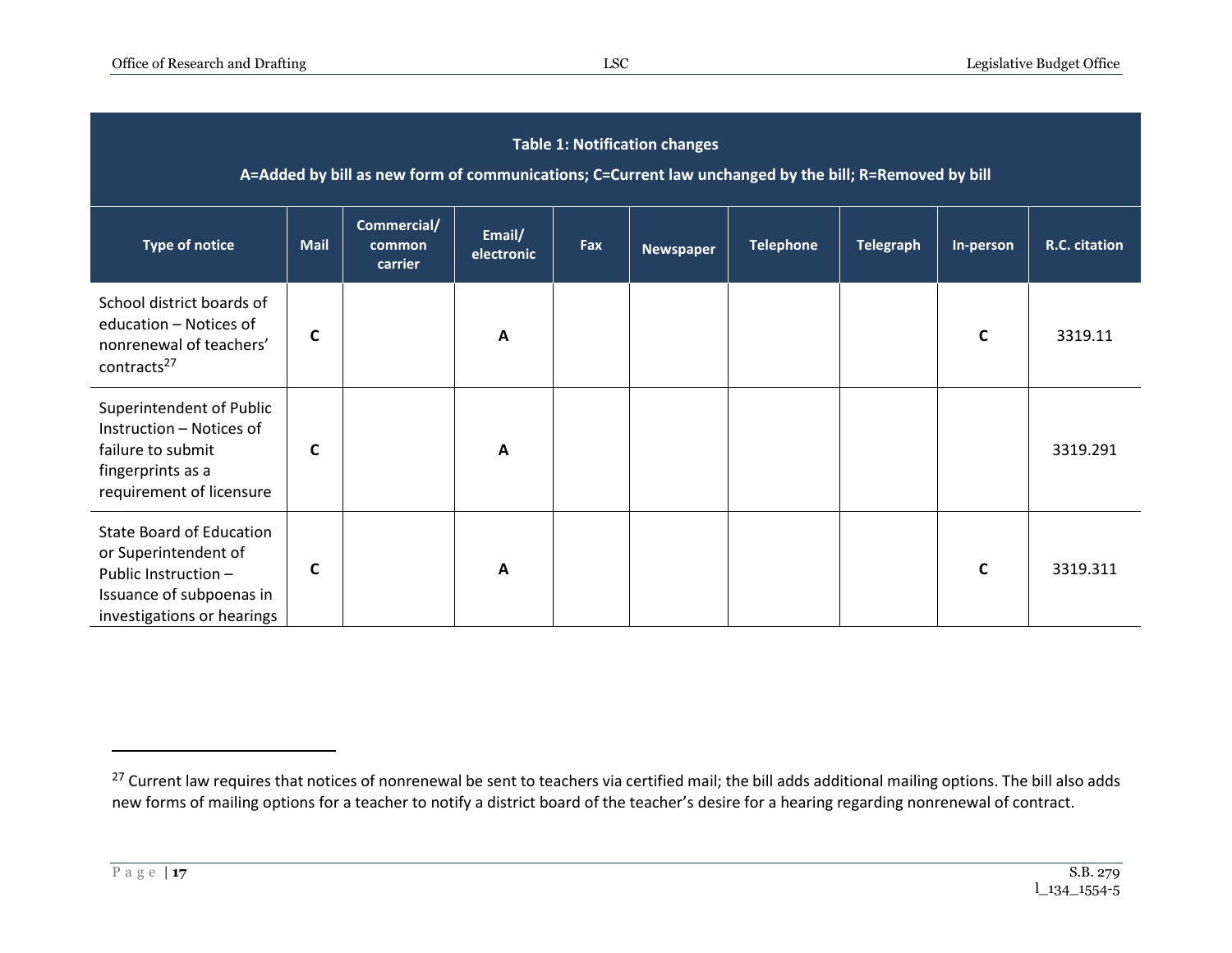| <b>Table 1: Notification changes</b><br>A=Added by bill as new form of communications; C=Current law unchanged by the bill; R=Removed by bill |              |                                  |                      |     |                  |                  |                  |           |                       |  |
|-----------------------------------------------------------------------------------------------------------------------------------------------|--------------|----------------------------------|----------------------|-----|------------------|------------------|------------------|-----------|-----------------------|--|
| <b>Type of notice</b>                                                                                                                         | <b>Mail</b>  | Commercial/<br>common<br>carrier | Email/<br>electronic | Fax | <b>Newspaper</b> | <b>Telephone</b> | <b>Telegraph</b> | In-person | R.C. citation         |  |
| regarding teacher<br>misconduct <sup>28</sup>                                                                                                 |              |                                  |                      |     |                  |                  |                  |           |                       |  |
| School districts and other<br>public schools - Notices<br>regarding truancy or<br>other attendance issues <sup>29</sup>                       | C            |                                  | A                    |     |                  |                  |                  |           | 3321.21 <sup>30</sup> |  |
| <b>Environmental Protection Agency</b>                                                                                                        |              |                                  |                      |     |                  |                  |                  |           |                       |  |
| Notice of a public hearing<br>on an application for a<br>variance from air<br>emission requirements                                           | $\mathbf{A}$ |                                  | $\mathbf{A}$         |     |                  |                  |                  |           | 3704.03               |  |

<sup>30</sup> See also R.C. 3321.19 and 3321.20, neither in the bill.

<sup>&</sup>lt;sup>28</sup> Current law requires subpoenas to be issued via certified mail or by personal delivery; the bill adds additional mailing options. See also R.C. 3319.31, not in the bill.

<sup>&</sup>lt;sup>29</sup> Current law requires notices regarding student truancy or other attendance issues be sent via registered mail; the bill adds additional mailing options.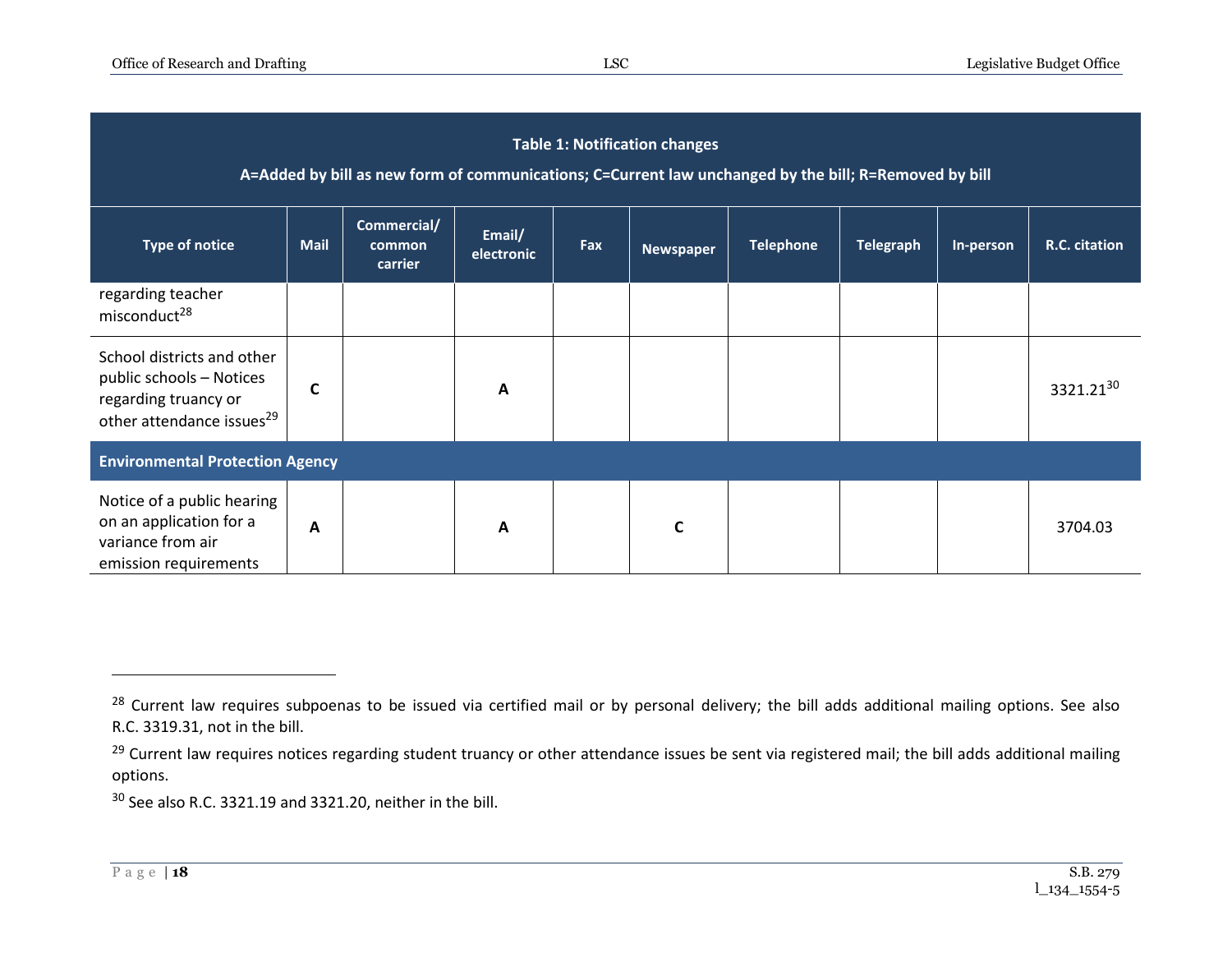| <b>Table 1: Notification changes</b><br>A=Added by bill as new form of communications; C=Current law unchanged by the bill; R=Removed by bill |             |                                  |                      |     |                  |                  |                  |           |               |  |
|-----------------------------------------------------------------------------------------------------------------------------------------------|-------------|----------------------------------|----------------------|-----|------------------|------------------|------------------|-----------|---------------|--|
| <b>Type of notice</b>                                                                                                                         | <b>Mail</b> | Commercial/<br>common<br>carrier | Email/<br>electronic | Fax | <b>Newspaper</b> | <b>Telephone</b> | <b>Telegraph</b> | In-person | R.C. citation |  |
| for an air contaminant<br>source <sup>31</sup>                                                                                                |             |                                  |                      |     |                  |                  |                  |           |               |  |
| Notice of a public hearing<br>on an application for a<br>variance from solid waste<br>facility permitting<br>requirement <sup>32</sup>        |             |                                  | A                    |     | $\mathsf{C}$     |                  |                  |           | 3734.02       |  |
| Notice of public hearing on<br>application for variance<br>from infectious waste<br>treatment requirements <sup>33</sup>                      |             |                                  | $\mathbf{A}$         |     |                  |                  |                  |           | 3734.021      |  |

<sup>&</sup>lt;sup>31</sup> Current law requires notice by certified mail. The bill allows either certified mail or any other type of mail accompanied by receipt. Current law also requires notification in a newspaper with general circulation in the applicable county. The bill allows either notice by newspaper publication or notice on OEPA's website.

<sup>&</sup>lt;sup>32</sup> Current law requires notification in a newspaper with general circulation in the applicable county. The bill allows either notice by newspaper publication or notice on OEPA's website.

<sup>&</sup>lt;sup>33</sup> Current law requires notification in a newspaper with general circulation in the applicable county. The bill allows either notice by newspaper publication or notice on OEPA's website.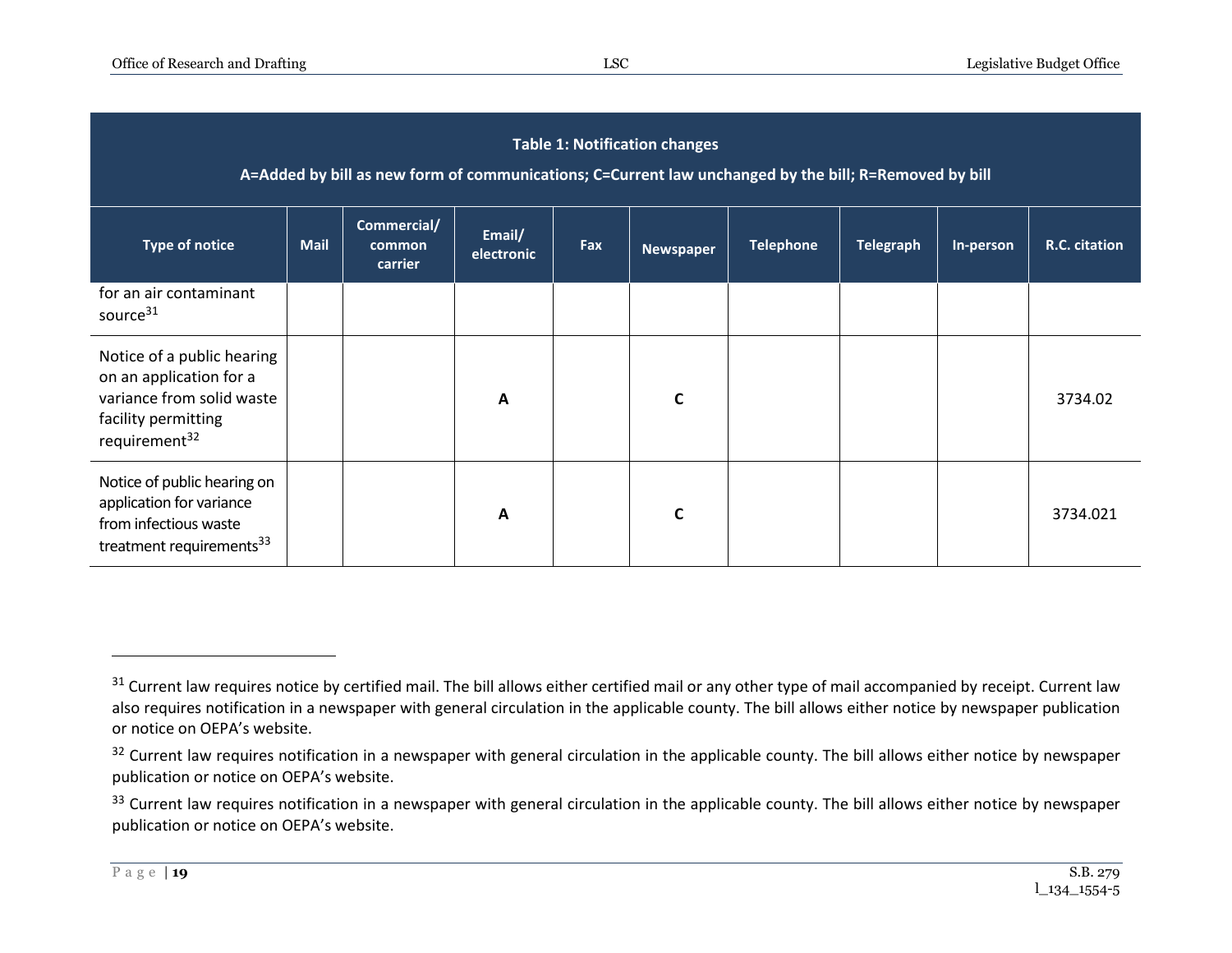| <b>Table 1: Notification changes</b><br>A=Added by bill as new form of communications; C=Current law unchanged by the bill; R=Removed by bill |                                              |                                  |                      |     |                  |                  |                  |             |               |  |
|-----------------------------------------------------------------------------------------------------------------------------------------------|----------------------------------------------|----------------------------------|----------------------|-----|------------------|------------------|------------------|-------------|---------------|--|
| <b>Type of notice</b>                                                                                                                         | <b>Mail</b>                                  | Commercial/<br>common<br>carrier | Email/<br>electronic | Fax | <b>Newspaper</b> | <b>Telephone</b> | <b>Telegraph</b> | In-person   | R.C. citation |  |
|                                                                                                                                               | <b>Department of Job and Family Services</b> |                                  |                      |     |                  |                  |                  |             |               |  |
| County department of<br>job and family services -<br>notice to assistance<br>group of option for pre-<br>sanction conference                  |                                              |                                  |                      |     |                  |                  |                  | R           | 5107.161      |  |
| Office of Child Support -<br>acknowledgment of<br>paternity                                                                                   | C                                            |                                  |                      |     |                  |                  |                  | R           | 3111.23       |  |
| <b>Department of Medicaid (ODM)</b>                                                                                                           |                                              |                                  |                      |     |                  |                  |                  |             |               |  |
| ODM - exception review<br>of nursing facility<br>quarterly resident<br>assessment data                                                        |                                              |                                  |                      |     |                  |                  |                  | $\mathbf R$ | 5165.193      |  |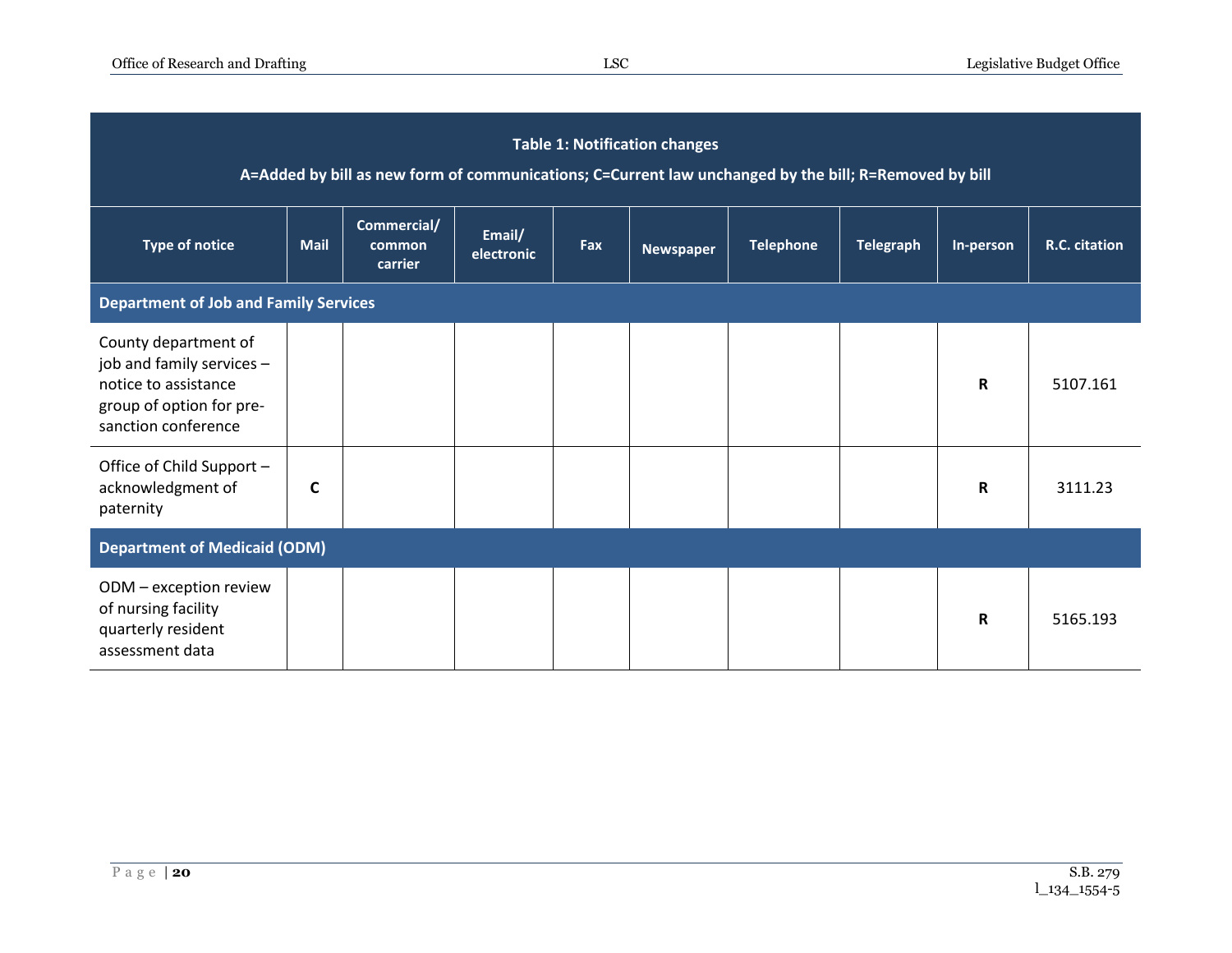| <b>Table 1: Notification changes</b><br>A=Added by bill as new form of communications; C=Current law unchanged by the bill; R=Removed by bill |             |                                  |                      |     |                  |                  |                  |              |                        |  |
|-----------------------------------------------------------------------------------------------------------------------------------------------|-------------|----------------------------------|----------------------|-----|------------------|------------------|------------------|--------------|------------------------|--|
| <b>Type of notice</b>                                                                                                                         | Mail        | Commercial/<br>common<br>carrier | Email/<br>electronic | Fax | <b>Newspaper</b> | <b>Telephone</b> | <b>Telegraph</b> | In-person    | R.C. citation          |  |
| ODM, Department of<br>Health, and nursing<br>facilities - written notice<br>regarding nursing facility<br>certification and survey<br>orders  | C           |                                  |                      |     |                  |                  |                  | $\mathsf{C}$ | 5165.8634              |  |
| Home care attendants -<br>health and welfare<br>meetings with consumers                                                                       |             |                                  | $\mathbf{A}$         |     |                  | A                |                  | C            | 5166.30335             |  |
| ODM - notice to hospital<br>of preliminary amount of<br><b>Hospital Care Assurance</b><br>Program assessment                                  | $\mathbf R$ |                                  |                      |     |                  |                  |                  |              | 5168.08                |  |
| ODM - notice to hospital<br>of preliminary amount of<br>hospital assessment                                                                   | R           |                                  |                      |     |                  |                  |                  |              | 5168.22 and<br>5168.23 |  |

<sup>&</sup>lt;sup>34</sup> The bill expands this current authority by also permitting the notice to be provided by other means reasonably calculated to provide prompt actual notice.

<sup>&</sup>lt;sup>35</sup> The in-person meeting requirement may be satisfied by telephone or other electronic means, if permitted by ODM rules.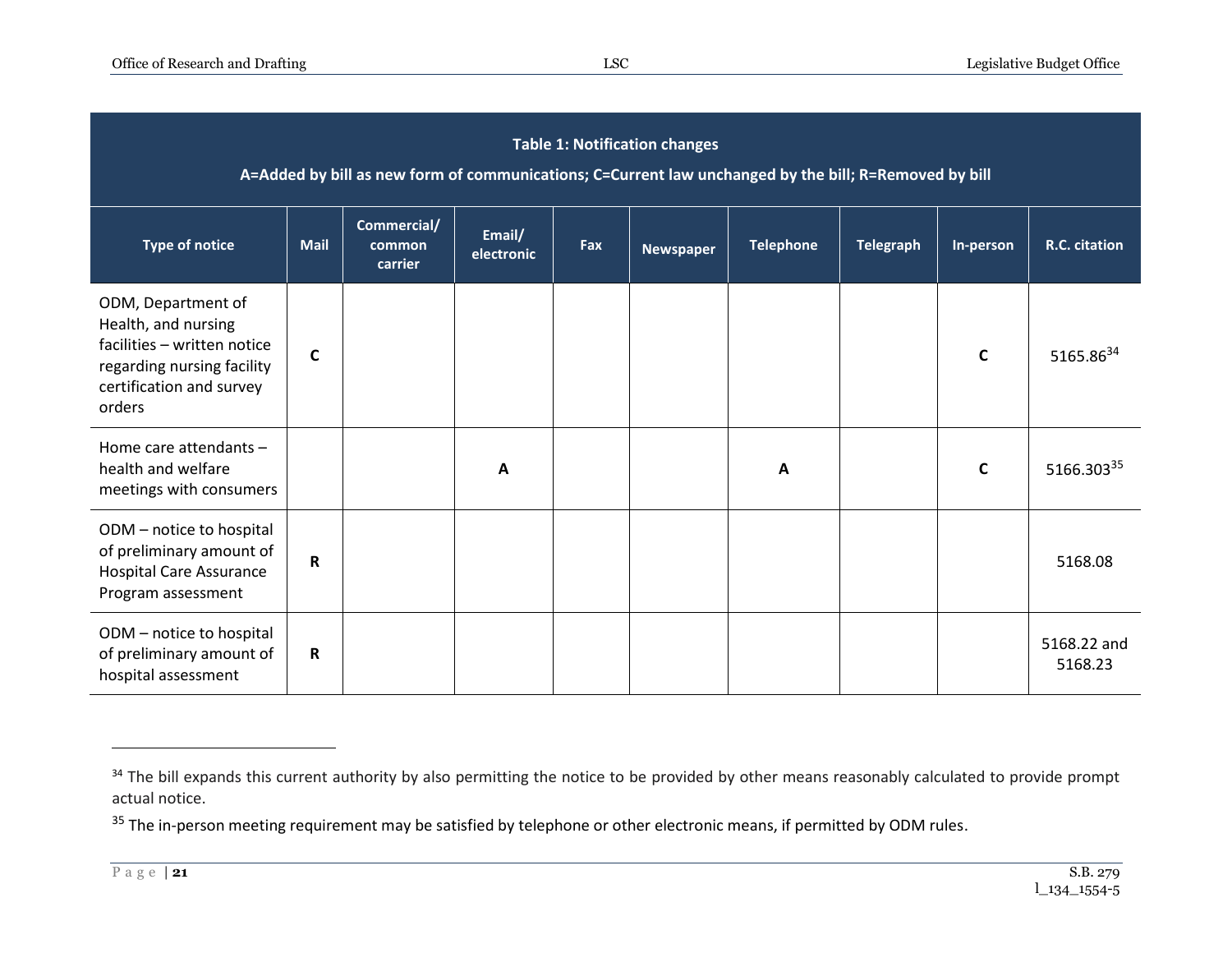| <b>Table 1: Notification changes</b><br>A=Added by bill as new form of communications; C=Current law unchanged by the bill; R=Removed by bill |                                                                                |                                  |                      |             |                  |                  |                  |           |                        |  |  |
|-----------------------------------------------------------------------------------------------------------------------------------------------|--------------------------------------------------------------------------------|----------------------------------|----------------------|-------------|------------------|------------------|------------------|-----------|------------------------|--|--|
| <b>Type of notice</b>                                                                                                                         | <b>Mail</b>                                                                    | Commercial/<br>common<br>carrier | Email/<br>electronic | Fax         | <b>Newspaper</b> | <b>Telephone</b> | <b>Telegraph</b> | In-person | R.C. citation          |  |  |
|                                                                                                                                               | Department of Natural Resources - Division of Oil and Gas Resources Management |                                  |                      |             |                  |                  |                  |           |                        |  |  |
| Copy of drilling permit<br>application to local<br>government                                                                                 | C                                                                              |                                  | $\mathsf{C}$         | $\mathbf R$ |                  |                  |                  |           | 1509.06                |  |  |
| Notice of order regarding<br>adjudication,<br>determination, or<br>finding <sup>36</sup>                                                      | C                                                                              |                                  | A                    |             |                  |                  |                  |           | 1571.10 and<br>1571.14 |  |  |
| Hearing officer Notice of<br>order affirming or<br>vacating adjudication,<br>determination, or<br>finding $37$                                | C                                                                              |                                  | A                    |             |                  |                  |                  |           | 1571.14 and<br>1571.15 |  |  |
| Notice of hearing of<br>complaint regarding                                                                                                   | C                                                                              |                                  | A                    |             |                  |                  |                  |           | 1571.16                |  |  |

<sup>&</sup>lt;sup>36</sup> R.C. 1571.10 provides for certified mail or electronic notice, rather than registered mail as under current law.

<sup>&</sup>lt;sup>37</sup> R.C. 1571.14 and 1571.15 provide for certified mail or electronic notice, rather than registered mail as under current law.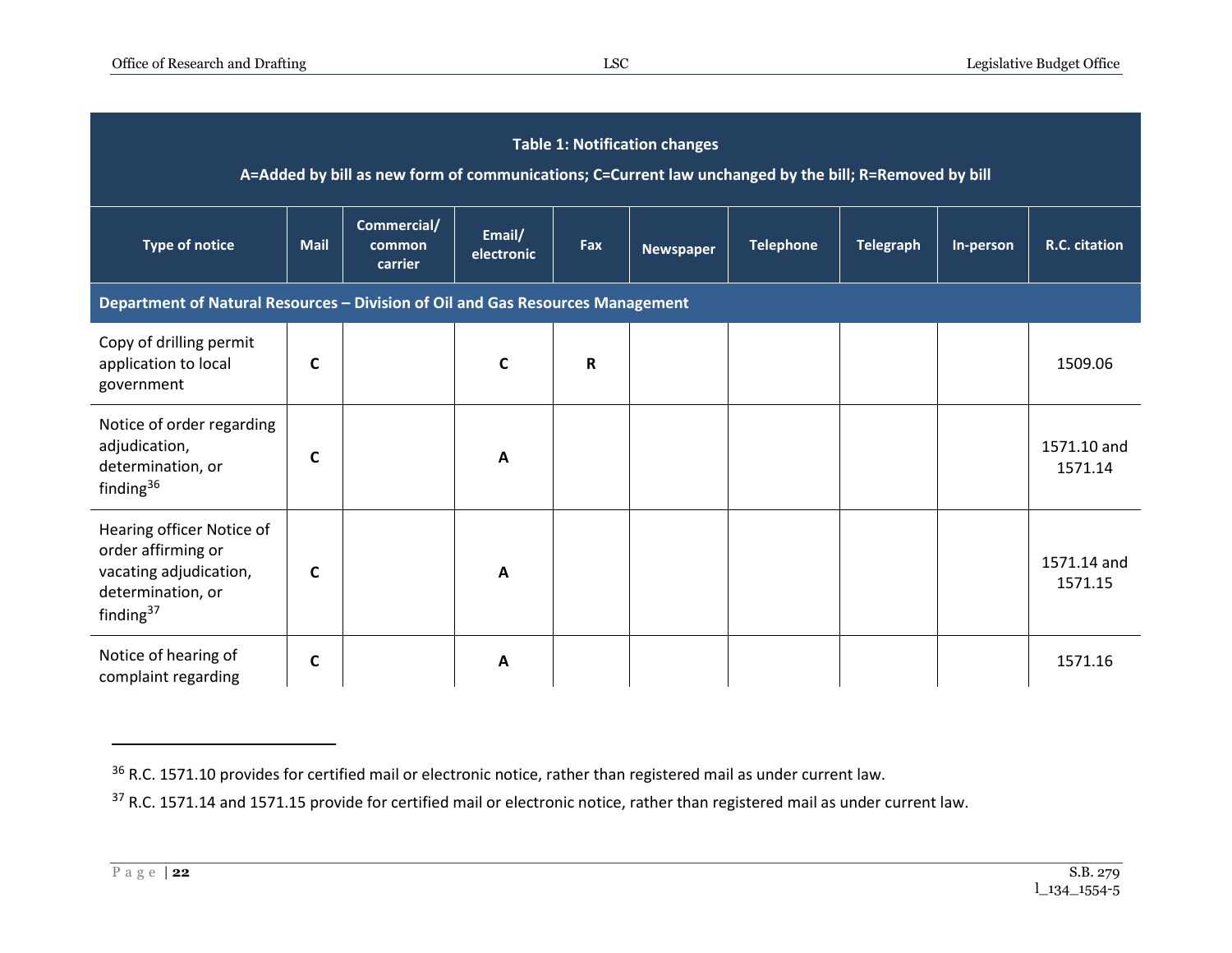|                                                                            |             | A=Added by bill as new form of communications; C=Current law unchanged by the bill; R=Removed by bill |                      |     | <b>Table 1: Notification changes</b> |                  |                  |           |               |
|----------------------------------------------------------------------------|-------------|-------------------------------------------------------------------------------------------------------|----------------------|-----|--------------------------------------|------------------|------------------|-----------|---------------|
| <b>Type of notice</b>                                                      | <b>Mail</b> | Commercial/<br>common<br>carrier                                                                      | Email/<br>electronic | Fax | <b>Newspaper</b>                     | <b>Telephone</b> | <b>Telegraph</b> | In-person | R.C. citation |
| underground storage of<br>gas <sup>38</sup>                                |             |                                                                                                       |                      |     |                                      |                  |                  |           |               |
| Department of Natural Resources - Division of Mineral Resources Management |             |                                                                                                       |                      |     |                                      |                  |                  |           |               |
| Notices related to coal<br>mining reclamation<br>services <sup>39</sup>    | C           |                                                                                                       | A                    |     |                                      |                  |                  |           | 1513.08       |
| Notice of death by<br>accident in any mine                                 |             |                                                                                                       | A                    |     |                                      | C                | $\mathbf R$      |           | 1565.12       |

<sup>&</sup>lt;sup>38</sup> R.C. 1571.16 provides for certified mail or electronic notice, rather than registered mail as under current law.

<sup>&</sup>lt;sup>39</sup> R.C. 1513.08 provides for certified mail or electronic notice with acknowledgment of receipt.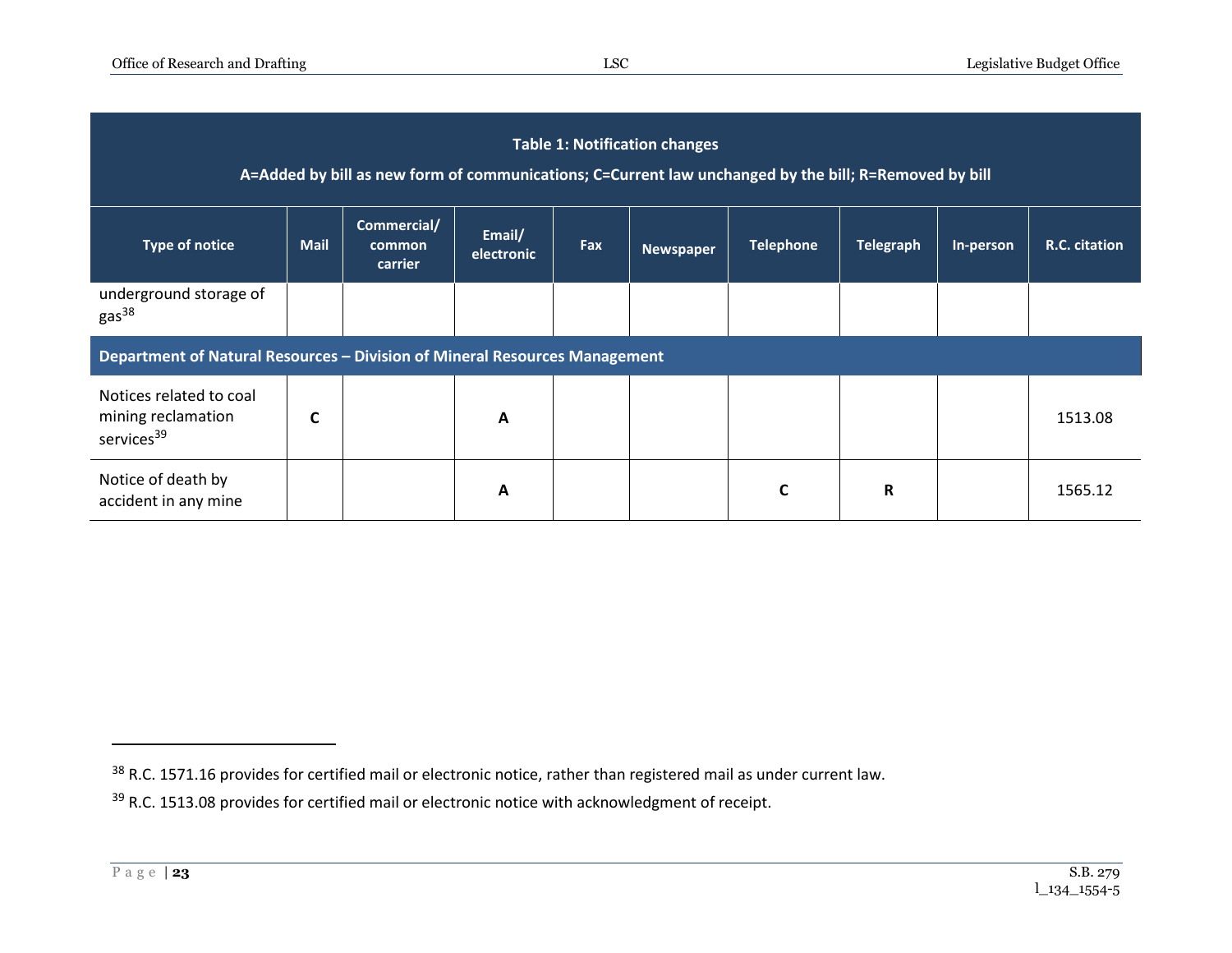|                                                                                                                                                                       |             |                                  |                      |     | <b>Table 1: Notification changes</b> | A=Added by bill as new form of communications; C=Current law unchanged by the bill; R=Removed by bill |                  |           |               |
|-----------------------------------------------------------------------------------------------------------------------------------------------------------------------|-------------|----------------------------------|----------------------|-----|--------------------------------------|-------------------------------------------------------------------------------------------------------|------------------|-----------|---------------|
| <b>Type of notice</b>                                                                                                                                                 | <b>Mail</b> | Commercial/<br>common<br>carrier | Email/<br>electronic | Fax | <b>Newspaper</b>                     | <b>Telephone</b>                                                                                      | <b>Telegraph</b> | In-person | R.C. citation |
| Department of Natural Resources - other notifications                                                                                                                 |             |                                  |                      |     |                                      |                                                                                                       |                  |           |               |
| Reservoir operator that<br>plugs or reconditions a<br>coal mine in a specific<br>time - Notice that<br>plugging or<br>reconditioning will be<br>delayed <sup>40</sup> | C           |                                  | A                    |     |                                      |                                                                                                       |                  |           | 1571.05       |
| Gas storage well<br>inspector - Notice of use<br>of alternative method or<br>material regarding<br>underground storage of<br>gas <sup>41</sup>                        | C           |                                  | A                    |     |                                      |                                                                                                       |                  |           | 1571.08(A)    |

<sup>40</sup> R.C. 1571.05 provides for certified mail or electronic notice, rather than registered mail as under current law.

<sup>&</sup>lt;sup>41</sup> R.C. 1571.08(A) provides for certified mail or electronic notice, rather than registered mail as under current law.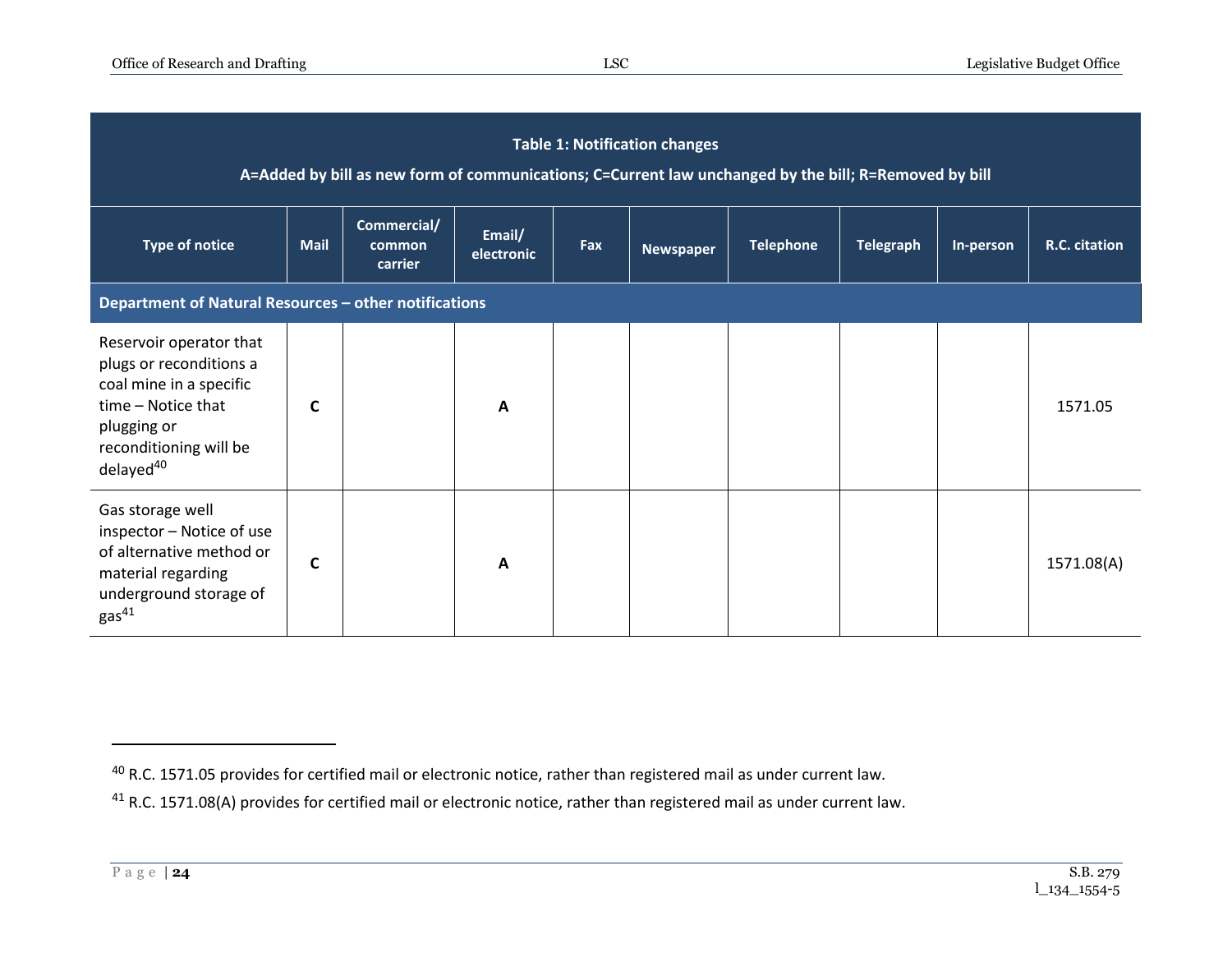|                                                                                                                                        |              | A=Added by bill as new form of communications; C=Current law unchanged by the bill; R=Removed by bill |                      |             | <b>Table 1: Notification changes</b> |                  |                  |           |               |
|----------------------------------------------------------------------------------------------------------------------------------------|--------------|-------------------------------------------------------------------------------------------------------|----------------------|-------------|--------------------------------------|------------------|------------------|-----------|---------------|
| <b>Type of notice</b>                                                                                                                  | <b>Mail</b>  | Commercial/<br>common<br>carrier                                                                      | Email/<br>electronic | Fax         | <b>Newspaper</b>                     | <b>Telephone</b> | <b>Telegraph</b> | In-person | R.C. citation |
| Gas storage well<br>inspector - Notice of<br>objection regarding<br>resolution of<br>underground storage of<br>gas issue <sup>42</sup> | C            |                                                                                                       | A                    |             |                                      |                  |                  |           | 1571.08(B)    |
| <b>Public Utilities Commission of Ohio</b>                                                                                             |              |                                                                                                       |                      |             |                                      |                  |                  |           |               |
| Underground Technical<br>Committee - Copy of<br>meeting-related<br>documents for<br>committee members<br>prior to meeting              | C            |                                                                                                       | $\mathsf{C}$         | R           |                                      |                  |                  |           | 3781.342(C)   |
| <b>Department of Rehabilitation and Correction</b>                                                                                     |              |                                                                                                       |                      |             |                                      |                  |                  |           |               |
| Notice regarding escaped<br>prisoners                                                                                                  | $\mathsf{C}$ |                                                                                                       | A                    | $\mathbf c$ |                                      |                  |                  |           | 5120.14       |

<sup>42</sup> R.C. 1571.08(B) provides for certified mail or electronic notice, rather than registered mail as under current law.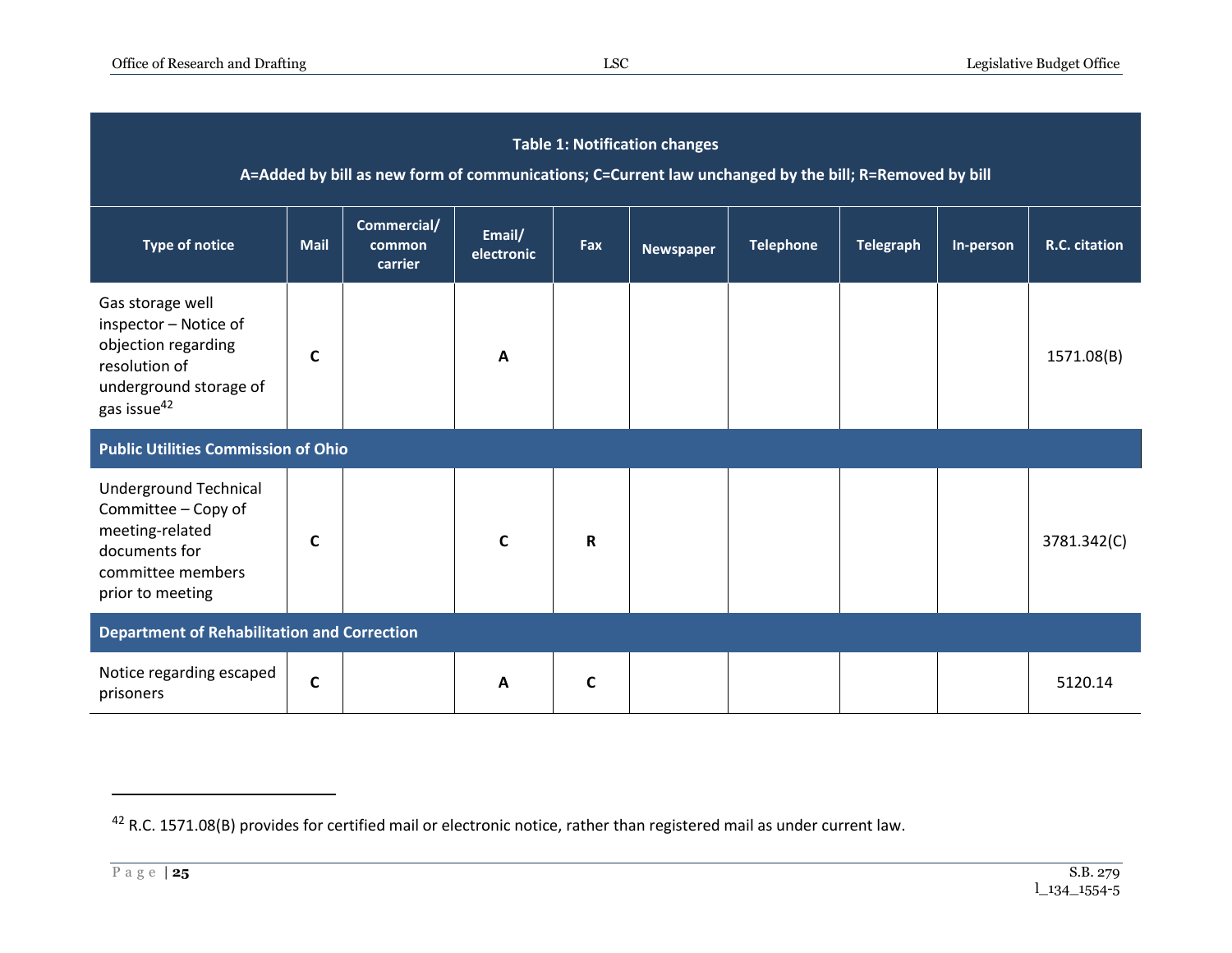|                                                                                                                                                                                              |      | A=Added by bill as new form of communications; C=Current law unchanged by the bill; R=Removed by bill |                      |     | <b>Table 1: Notification changes</b> |                  |                  |           |               |
|----------------------------------------------------------------------------------------------------------------------------------------------------------------------------------------------|------|-------------------------------------------------------------------------------------------------------|----------------------|-----|--------------------------------------|------------------|------------------|-----------|---------------|
| <b>Type of notice</b>                                                                                                                                                                        | Mail | Commercial/<br>common<br>carrier                                                                      | Email/<br>electronic | Fax | <b>Newspaper</b>                     | <b>Telephone</b> | <b>Telegraph</b> | In-person | R.C. citation |
| Written notice, request,<br>and certificate for a<br>prisoner's request for<br>final disposition of a<br>pending untried<br>indictment, information,<br>or complaint against the<br>prisoner | C    |                                                                                                       | A                    | A   |                                      |                  |                  |           | 2941.401      |
| <b>Bureau of Workers' Compensation</b>                                                                                                                                                       |      |                                                                                                       |                      |     |                                      |                  |                  |           |               |
| Workers' compensation<br>information a<br>professional employer<br>organization must<br>provide to a client<br>employer after receiving<br>a written request from<br>the client employer     | C    |                                                                                                       | A                    |     |                                      |                  |                  | C         | 4125.03       |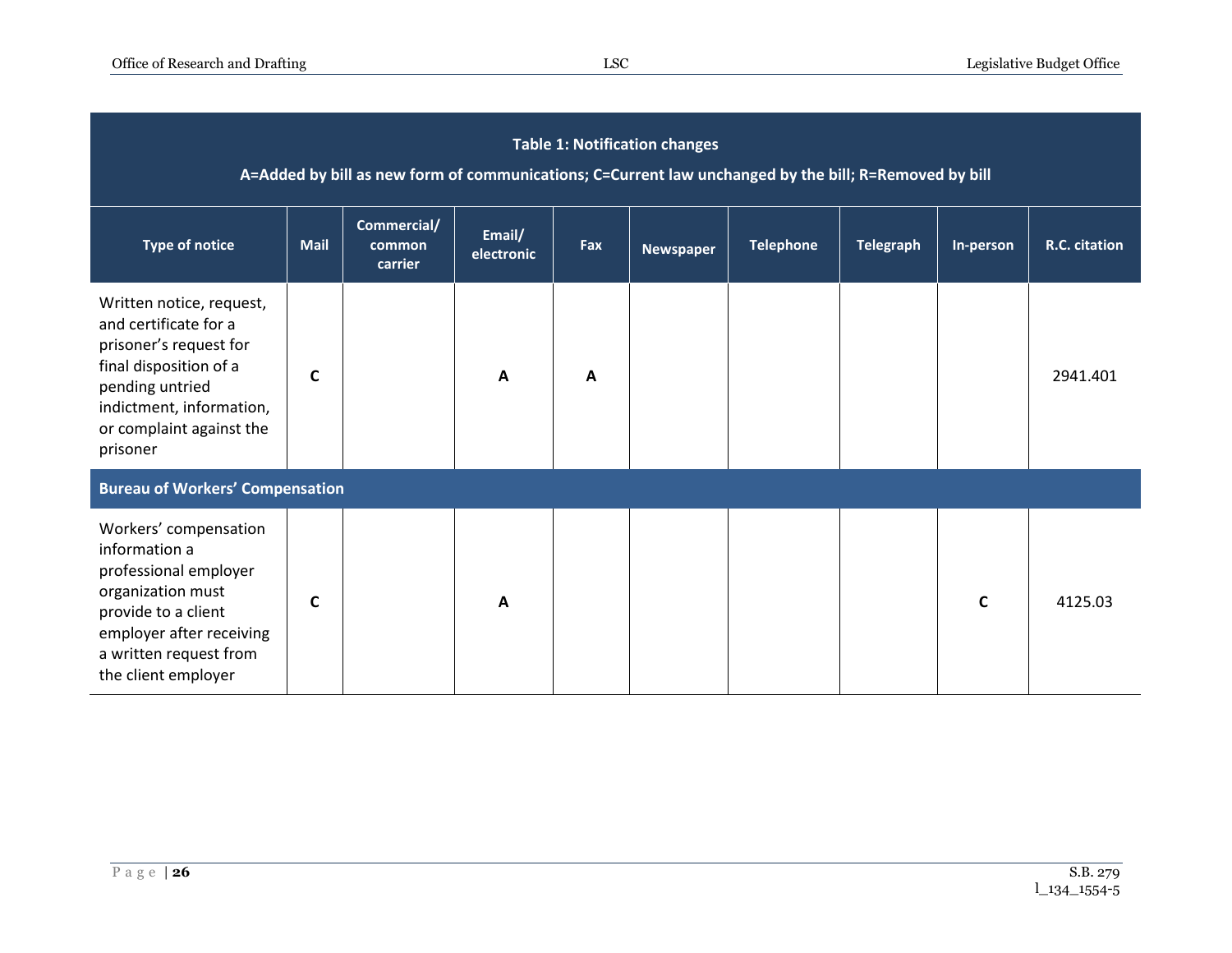|                                                                                                                                                                                                                                           |             | A=Added by bill as new form of communications; C=Current law unchanged by the bill; R=Removed by bill |                      |     | <b>Table 1: Notification changes</b> |                  |                  |             |               |
|-------------------------------------------------------------------------------------------------------------------------------------------------------------------------------------------------------------------------------------------|-------------|-------------------------------------------------------------------------------------------------------|----------------------|-----|--------------------------------------|------------------|------------------|-------------|---------------|
| <b>Type of notice</b>                                                                                                                                                                                                                     | <b>Mail</b> | Commercial/<br>common<br>carrier                                                                      | Email/<br>electronic | Fax | <b>Newspaper</b>                     | <b>Telephone</b> | <b>Telegraph</b> | In-person   | R.C. citation |
| <b>Consultation between</b><br>Administrator of<br><b>Workers' Compensation</b><br>and designee that must<br>occur before the<br>designee issues certain<br>orders under the Public<br><b>Employment Risk</b><br><b>Reduction Program</b> |             |                                                                                                       |                      |     |                                      | $\mathbf R$      |                  | $\mathbf R$ | 4167.10       |
| <b>Local government</b>                                                                                                                                                                                                                   |             |                                                                                                       |                      |     |                                      |                  |                  |             |               |
| Municipal corporations -<br>Notice regarding escaped<br>prisoners                                                                                                                                                                         | C           |                                                                                                       | $\mathbf{A}$         | C   |                                      |                  |                  |             | 753.19        |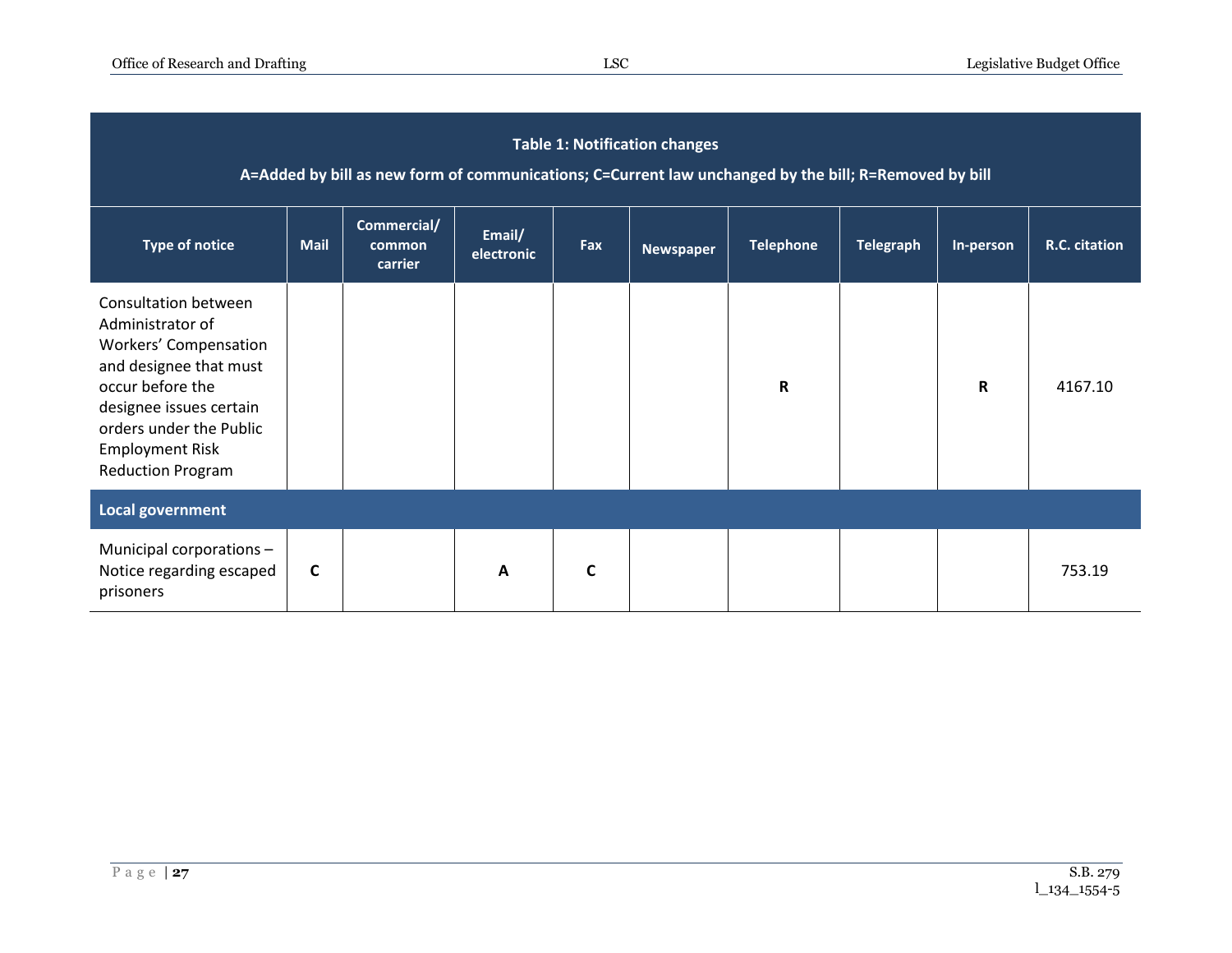# <span id="page-27-0"></span>**Authority for public entities to meet via electronic means**

The bill permits certain public entities to meet via electronic means, instead of in-person meetings, provided that the meetings still allow for interactive public attendance.

| Table 2: Public entities authorized to meet via electronic means                                                                                                                                    |                                                                                                                                                                                                                                                                                                                                                                                                             |                         |  |  |  |  |  |
|-----------------------------------------------------------------------------------------------------------------------------------------------------------------------------------------------------|-------------------------------------------------------------------------------------------------------------------------------------------------------------------------------------------------------------------------------------------------------------------------------------------------------------------------------------------------------------------------------------------------------------|-------------------------|--|--|--|--|--|
| <b>Public entity</b>                                                                                                                                                                                | <b>Description</b>                                                                                                                                                                                                                                                                                                                                                                                          | <b>R.C.</b><br>citation |  |  |  |  |  |
| Ohio Advisory Council for the<br>Aging                                                                                                                                                              | Permits the council to form a quorum and take votes at<br>meetings conducted electronically, if arrangements are<br>made for interactive public attendance at those<br>meetings                                                                                                                                                                                                                             | 173.03                  |  |  |  |  |  |
| Internet- or computer-based<br>community schools (e-<br>schools) - meetings with<br>students                                                                                                        | Permits e-school teachers to meet with each student<br>electronically                                                                                                                                                                                                                                                                                                                                       | 3314.21                 |  |  |  |  |  |
| School districts or other<br>public schools - hearings for<br>students and parents<br>regarding notice to Registrar<br>of Motor Vehicles for<br>excessive unexcused student<br>absences from school | Permits districts and schools to conduct hearings<br>electronically                                                                                                                                                                                                                                                                                                                                         | 3321.13                 |  |  |  |  |  |
| Department of Public Safety -<br><b>Registrar of Motor Vehicles</b>                                                                                                                                 | Authorizes an administrative hearing on the suspension<br>or impoundment of a driver's license or license plates<br>for a failure to provide proof of motor vehicle<br>insurance to be held remotely                                                                                                                                                                                                        | 4509.101                |  |  |  |  |  |
| County, township, or<br>municipal corporation                                                                                                                                                       | Before creating a tax increment financing district (TIF),<br>community reinvestment area (CRA), enterprise zone,<br>or similar tax-exempt district, a political subdivision<br>must send notice to each school district located within<br>the proposed district or area. The school district may<br>request a meeting with the political subdivision to<br>discuss the terms of the agreement <sup>43</sup> | 5709.83                 |  |  |  |  |  |

<sup>43</sup> There is no requirement under continuing law that these meetings allow public attendance or participation.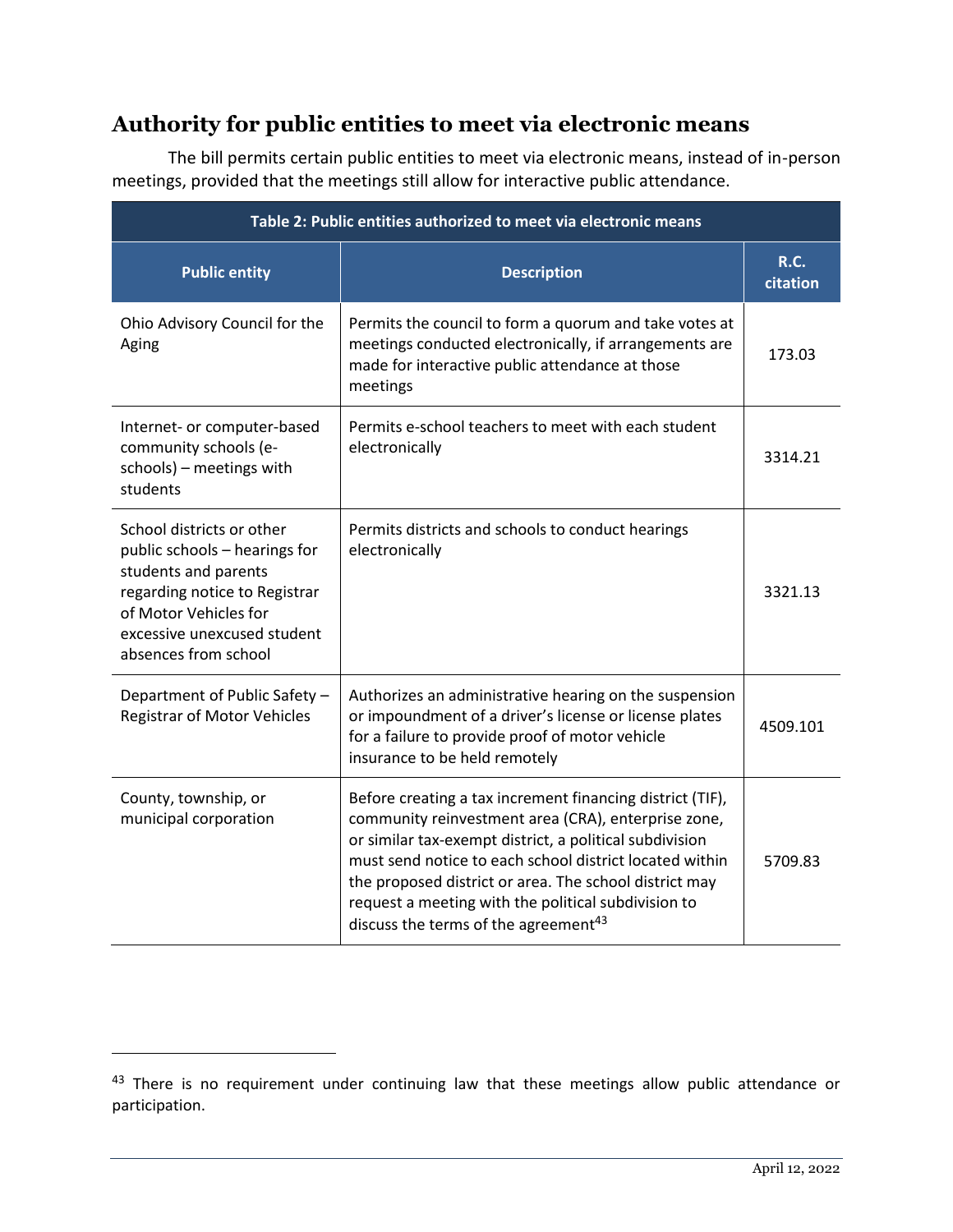# <span id="page-28-0"></span>**Electronic submission to receive certain public services**

The bill permits or requires public entities to establish electronic means of submission for such services as licensure, approvals, and other services. The table below provides an overview of these changes.

| Table 3: Services permitting or requiring electronic submission                                                                                             |                                                                                                                                                                                                                                                                                                                                                    |                         |  |  |  |  |
|-------------------------------------------------------------------------------------------------------------------------------------------------------------|----------------------------------------------------------------------------------------------------------------------------------------------------------------------------------------------------------------------------------------------------------------------------------------------------------------------------------------------------|-------------------------|--|--|--|--|
| <b>Public entity</b>                                                                                                                                        | <b>Description</b>                                                                                                                                                                                                                                                                                                                                 | <b>R.C.</b><br>citation |  |  |  |  |
| <b>Department of Natural</b><br>Resources - Division of Oil and<br><b>Gas Resources Management</b>                                                          | May require electronic submission of various<br>documents; permits the Division Chief to establish a<br>procedure to exempt a participant from electronic<br>submission                                                                                                                                                                            | 1509.031                |  |  |  |  |
| School district boards of<br>education - notice of surplus<br>property for donation                                                                         | Removes the requirement that district boards<br>publish, in a "newspaper of general circulation,"<br>notice of intent to donate property that is not<br>needed, obsolete, or unfit for the district's use with a<br>value of less than \$2,500; but maintains requirement<br>of continual posting of such notice in the district<br>board's office | 3313.41(G)              |  |  |  |  |
|                                                                                                                                                             | Permits a nonprofit organization to submit<br>electronically its written notice to a district board of<br>its desire to obtain donated district property                                                                                                                                                                                           |                         |  |  |  |  |
| Department of Education - Jon<br><b>Peterson Special Needs</b><br>Scholarship provider<br>information to applicants                                         | Permits an alternative public or registered private<br>provider of special education services to submit the<br>profile of the provider's program to applicants by<br>electronic means                                                                                                                                                              | 3310.521                |  |  |  |  |
| Board of county commissioners<br>of a county solid waste<br>management district and the<br>board of directors of a joint<br>solid waste management district | Allows a board to submit a report of fees and<br>accounts to OEPA in any manner prescribed by the<br>Director, rather than by computer disk only, as in<br>current law                                                                                                                                                                             | 3734.575                |  |  |  |  |
| Every court of record                                                                                                                                       | When a person forfeits bail for a traffic or equipment  <br>offense, requires a county court judge, mayor of a<br>mayor's court, or clerk to submit to the Bureau of<br>Motor Vehicles, in a secure electronic format, an<br>abstract of the court record (current law does not<br>specify the method of submission)                               | 4510.03                 |  |  |  |  |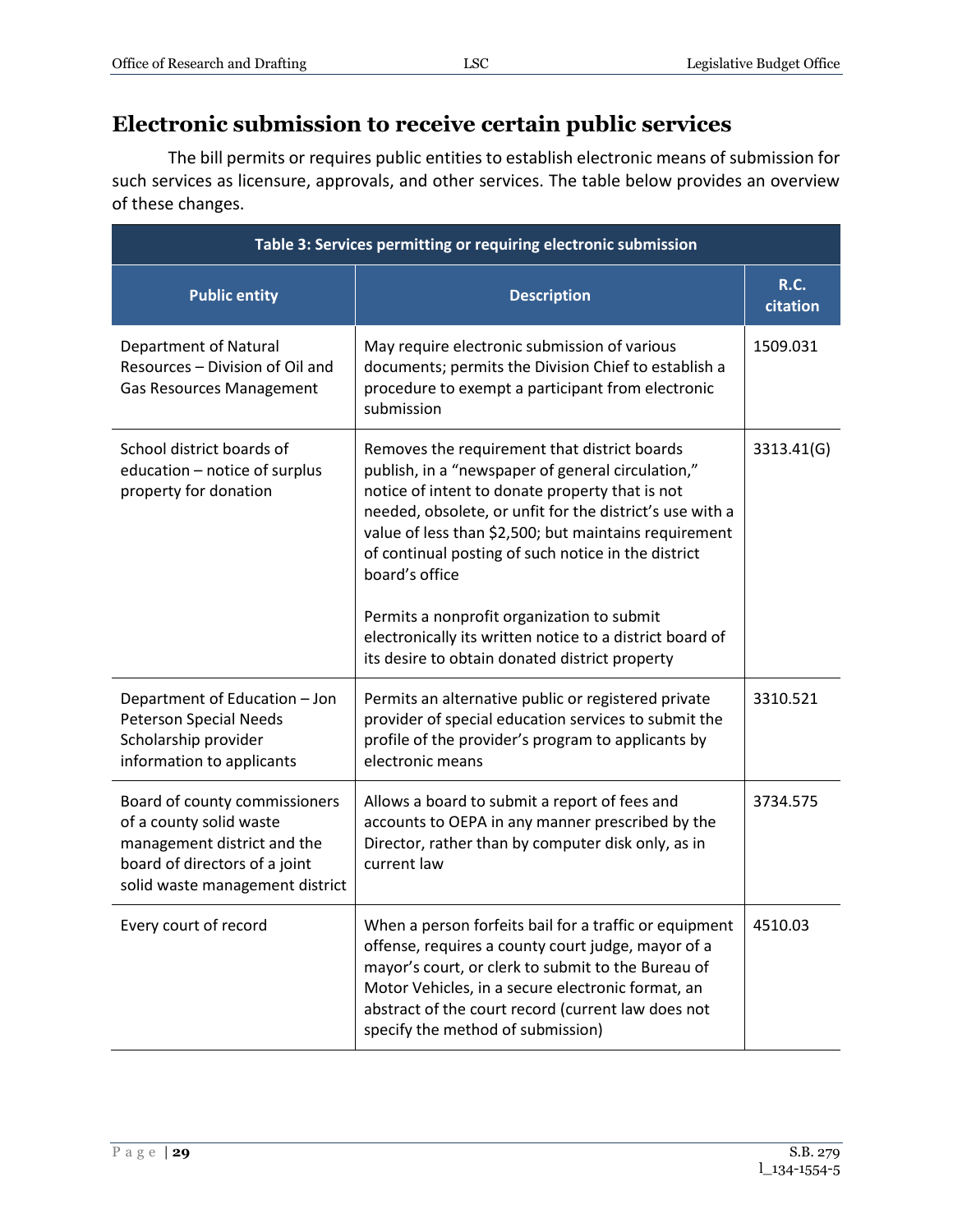# <span id="page-29-0"></span>**References to stenographic records**

The bill modifies or removes references to public entities creating or retaining stenographic records of certain proceedings. The table below summarizes these changes.

| Table 4: Stenographic recordkeeping requirements                                                 |                                                                                                                                                                                                                                  |                            |  |  |  |  |
|--------------------------------------------------------------------------------------------------|----------------------------------------------------------------------------------------------------------------------------------------------------------------------------------------------------------------------------------|----------------------------|--|--|--|--|
| <b>Public entity</b>                                                                             | <b>Description</b>                                                                                                                                                                                                               | <b>R.C.</b><br>citation    |  |  |  |  |
| Department of Commerce -<br><b>Division of Financial</b><br>Institutions                         | Provides that a "stenographic record" includes the use<br>of an audio electronic recording device in<br>administrative hearings conducted by the Division                                                                        | 1121.38                    |  |  |  |  |
| Department of Commerce -<br><b>Board of Building Standards</b>                                   | Removes the requirement that the Department of<br>Commerce must assign stenographers to the Board of<br>Building Standards to aid in their duties                                                                                | 3781.08                    |  |  |  |  |
| Department of Natural<br>Resources - Division of<br><b>Mineral Resources</b><br>Management       | Removes option to retain a stenographic record of<br>certain proceedings                                                                                                                                                         | 1513.071<br>and<br>1513.16 |  |  |  |  |
| <b>State Board of Education</b>                                                                  | Removes the requirement that public meetings of the<br>State Board be recorded "in a book provided for that<br>purpose"                                                                                                          | 3301.05                    |  |  |  |  |
| School district board of<br>education                                                            | Removes the requirement that district boards provide<br>for a "complete stenographic record" of hearings<br>regarding teacher contract termination                                                                               | 3319.16                    |  |  |  |  |
| OEPA - hearing on<br>application for variance from<br>solid waste facility<br>requirements       | Authorizes the OEPA Director to make either a<br>complete stenographic record or electronic record of<br>testimony and other evidence submitted at the hearing<br>(rather than a stenographic record only, as in current<br>law) | 3734.02                    |  |  |  |  |
| OEPA - hearing on<br>application for variance from<br>infectious waste treatment<br>requirements | Authorizes the OEPA Director to make either a<br>complete stenographic record or electronic record of<br>testimony and other evidence submitted at the hearing<br>(rather than a stenographic record only, as in current<br>law) | 3734.021                   |  |  |  |  |
| OEPA - public meeting on<br>variance from Voluntary<br><b>Action Program</b><br>requirements     | Authorizes a stenographic record or electronic record<br>of proceedings (rather than stenographic only, as in<br>current law)                                                                                                    | 3746.09                    |  |  |  |  |